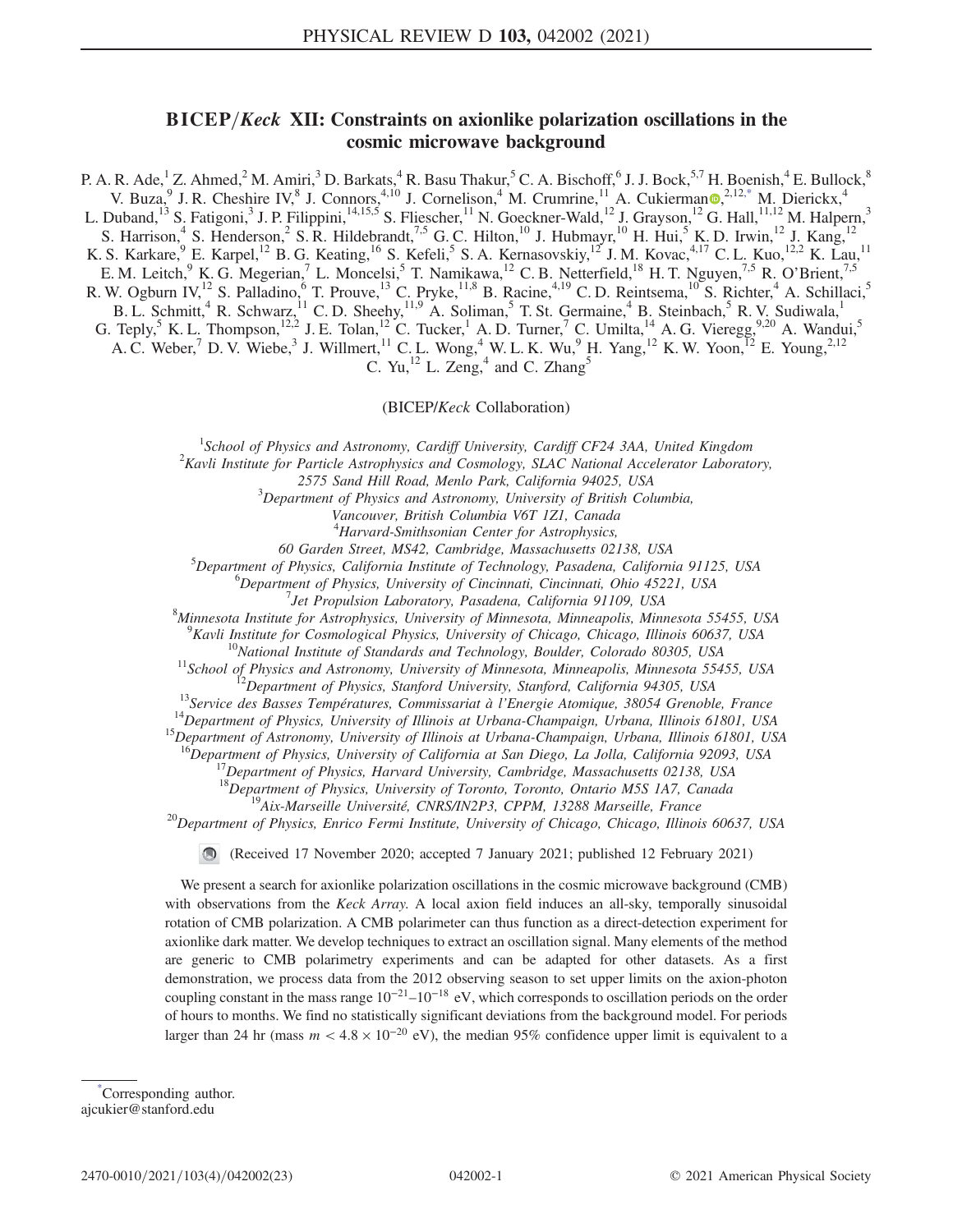rotation amplitude of 0.68°, which constrains the axion-photon coupling constant to  $g_{\phi\phi}$  <  $(1.1 \times 10^{-11} \text{ GeV}^{-1})m/(10^{-21} \text{ eV})$ , if axionlike particles constitute all of the dark matter. The constraints can be improved substantially with data already collected by the BICEP series of experiments. Current and future CMB polarimetry experiments are expected to achieve sufficient sensitivity to rule out unexplored regions of the axion parameter space.

DOI: [10.1103/PhysRevD.103.042002](https://doi.org/10.1103/PhysRevD.103.042002)

### I. INTRODUCTION

<span id="page-1-0"></span>With many astrophysical and cosmological measurements establishing the existence of dark matter, an understanding of its particle properties is one of the main aspirations of modern physics [\[1,2\]](#page-21-0). A promising dark matter candidate is the QCD (quantum chromodynamics) axion, which we define here to be the pseudo-Nambu-Goldstone degree of freedom associated with the Peccei-Quinn mechanism that has been proposed to solve the strong CP problem [3–[9\].](#page-21-1) In this work, we consider the much larger class of axionlike particles (sometimes abbreviated as ALPs), which are light, bosonic particles with couplings to the Standard Model (SM) that are similar to those of the QCD axion, but with important differences. Whereas the QCD axion requires a specific coupling to the QCD field strength that generically gives rise to a relationship between the mass of the QCD axion and its coupling to the SM, albeit with some model dependence, the axionlike particles considered in this work lack this coupling to QCD. They are, therefore, not related to solutions of the strong CP problem and generally have no fixed relationship between their mass and coupling to the SM. Because of this, they occupy a much larger area in the mass-coupling parameter space. For simplicity, we will hereafter refer to axionlike particles as axions.

Very light axions can have astrophysically large de Broglie wavelengths, which have macroscopic consequences for the formation of structure. Such dark matter candidates are sometimes referred to as fuzzy dark matter (FDM) [\[10\]](#page-21-2).

An important property of an axion field is that it creates an effective birefringence for opposite-helicity photons. Linear polarizations are, therefore, rotated, and the amount of rotation is proportional to the change in the axion field between the point of emission and the point of absorption [\[11](#page-21-3)–14]. In particular, we emphasize that the rotation of polarization responds to the harmonic oscillations of the axion field that occur with a frequency  $m/(2\pi)$ , where m is the axion mass. In this paper, we consider axion masses in the range of  $10^{-21}$ – $10^{-18}$  eV, which roughly corresponds to oscillation periods of hours to months.

Recently, Fedderke et al. proposed two axion observables accessible by current and future cosmic microwave background (CMB) polarimetry experiments [\[15\]](#page-21-4). The first is an overall suppression of CMB polarization, which is referred to as the "washout" effect and can be constrained by measurements of the TT, TE, and EE power spectra. The second is a time-varying global rotation of CMB polarization with angular frequency m. The latter observable is called the "AC oscillation" and is the main focus of this work.

The washout effect is due to the axion field evolution during the epoch of recombination. With this observable, Fedderke et al. used publicly available Planck data to rule out regions of the axion parameter space, which we show below in Fig. [6](#page-19-0). The washout is, ultimately, cosmic variance limited, because it relies on the statistics of power spectra. The limits already set with the washout effect are within an order of magnitude of the cosmic variance limit.

The AC oscillation is a sinusoidal global rotation of CMB polarization with an angular frequency m. Whereas the washout effect is sensitive to axion dark matter present during the epoch of recombination, the AC oscillation is sensitive to axion dark matter at the location of the experiment. The temporal change in CMB polarization is a direct probe of the oscillation of the local axion field. The measurement of axionlike polarization oscillations in the CMB is a form of direct dark matter detection. The expected coherence time is  $\sim 2\pi/(mv^2)$ , where  $v \sim 10^{-3}$  is the Galactic virial velocity. The associated coherence length is  $\sim 2\pi/(mv)$ . For oscillation periods shorter than ∼1 day, existing axion limits are stronger than what can be achieved with the current generation of CMB instruments, so we set a minimum oscillation period of 2 hr for our search. For  $2\pi/m = 2$  hr, the coherence time is ∼200 yr, and the coherence length is ∼0.07 pc. We can, therefore, take the oscillation to be in phase for all CMB experiments. Furthermore, the signal should be in phase across all photon frequencies. The data from experiments operating at different times, locations, and wavelengths can be combined to search for a coherent polarization oscillation. As the signal persists in time, there is no cosmic variance limit. In the long term, therefore, the oscillation effect will likely be a more sensitive observable than the washout effect.

We denote by  $Q(\hat{\mathbf{n}}, t)$  and  $U(\hat{\mathbf{n}}, t)$  the Stokes parameters that are measured at sky coordinate  $\hat{\mathbf{n}}$  at time t. We denote by  $Q_0(\hat{\bf n})$  and  $U_0(\hat{\bf n})$  the Stokes parameters that would be measured if the axion were completely decoupled from photons, which is also the limit in which the CMB polarization field is static. The axion-photon coupling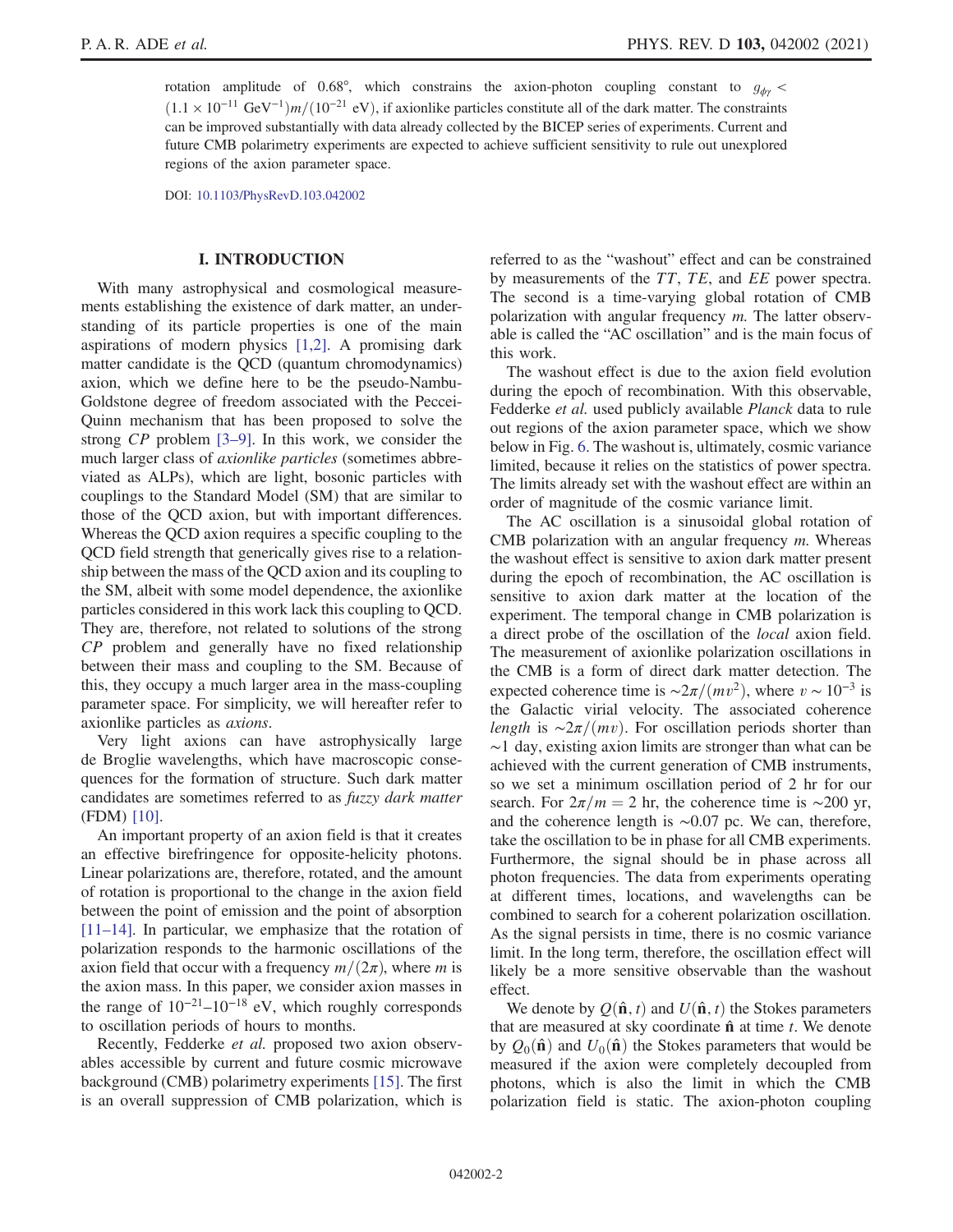constant is  $g_{\phi\gamma}$ . The amplitude of the axion field averaged over the CMB visibility function is denoted  $\langle \phi_* \rangle$ , which we take to be isotropic. The amplitude of the local axion field take to be isotropic. The amplitude of the local axion field today is denoted  $\phi_0$ . We allow for an arbitrary phase  $\alpha$  in the oscillation. Then the observed Stokes parameters are related to the decoupled limit by [\[15\]](#page-21-4)

$$
Q(\hat{\mathbf{n}}, t) \pm iU(\hat{\mathbf{n}}, t)
$$
  
=  $J_0(g_{\phi\gamma}\langle\phi_*\rangle) \exp[\pm ig_{\phi\gamma}\phi_0 \cos(mt + \alpha)]$   
 $\times (Q_0(\hat{\mathbf{n}}) \pm iU_0(\hat{\mathbf{n}})).$  (1)

All of the combinations of the form  $g_{\phi\gamma}\phi_x$  for  $x \in \{*, 0\}$ <br>expanding and dimensionless. The Bessel function can be are small and dimensionless. The Bessel function can be expanded as  $J_0(x) \approx 1 - x^2/4$  and represents an overall suppression of CMB polarization—i.e., the washout effect described above. Expanding the complex exponential to first order and defining the time-averaged polarization fields  $\langle Q(\hat{\mathbf{n}})\rangle$  and  $\langle U(\hat{\mathbf{n}})\rangle$ , we have

<span id="page-2-0"></span>
$$
\begin{pmatrix}\nQ(\hat{\mathbf{n}},t) \\
U(\hat{\mathbf{n}},t)\n\end{pmatrix} = \begin{pmatrix}\n1 & -f(t) \\
f(t) & 1\n\end{pmatrix} \begin{pmatrix}\n\langle Q(\hat{\mathbf{n}})\rangle \\
\langle U(\hat{\mathbf{n}})\rangle\n\end{pmatrix}, \quad (2)
$$

<span id="page-2-1"></span>where

$$
f(t) \equiv g_{\phi\gamma}\phi_0 \cos(mt + \alpha). \tag{3}
$$

To linear order, the polarization oscillation causes a mixing of Stokes parameters. The parameter  $f(t)$  is small compared with unity, so the mixing matrix in Eq. [\(2\)](#page-2-0) can be viewed as a rotation matrix expanded to leading order. The time-averaged fields  $\langle Q(\hat{\mathbf{n}})\rangle$  and  $\langle U(\hat{\mathbf{n}})\rangle$  are rotated into each other by an angle  $f(t)$ . This is equivalent to an on-sky rotation of the polarization pseudovectors by an angle  $f(t)/2$ . In Eq. [\(2\)](#page-2-0), the washout effect has been absorbed into the definition of the time-averaged polarization fields, i.e.,  $\langle Q(\hat{\mathbf{n}}) \rangle = J_0(g_{\phi\gamma} \langle \phi_* \rangle) Q_0(\hat{\mathbf{n}})$ , and similarly for the Stokes *II* Since the time-averaged polarization fields are Stokes U. Since the time-averaged polarization fields are direct observables of CMB polarimetry experiments, we can use Eq. [\(2\)](#page-2-0) to search for the Stokes mixing  $f(t)$  without referring to the decoupled limit—i.e., to  $Q_0(\hat{\bf{n}})$  and  $U_0(\hat{\bf{n}})$ .

Although relatively faint compared with many polarized astrophysical sources, the CMB provides a number of serendipitous advantages in the search for axionlike polarization oscillations. Current-generation CMB experiments have deployed thousands of photon-noise-limited detectors that scan CMB-dominated patches of sky repetitively for years. The steady increase in detector count in CMB experiments translates directly to an increase in the statistical weight of each instantaneous measurement. Since the signal is a coherent all-sky rotation of polarization angles, every optically active detector can contribute to the measurement. The detectors are observing the CMB for a substantial fraction of each year, which provides temporal sensitivity on timescales of hours to years. By repetitively scanning the same patch of sky, the time-averaged maps  $\langle O(\hat{\bf n})\rangle$  and  $\langle U(\hat{\bf n})\rangle$  can be well estimated and used as templates to search for time variability as in Eq. [\(2\).](#page-2-0) The oscillation signal is coherent both over the sky and over wavelength, so all CMB instruments can contribute independent of angular resolution and observing frequency.

The CMB has a theoretical advantage, in that the axion field at the point of emission is effectively zero [\[15\].](#page-21-4) The surface of last scattering represents an era much longer  $[O(10^4)$  yr] than the axion oscillation periods under consideration in this work  $[O(1)$  yr]. Emissions from different redshifts occur with different axion field values that, taken together, average to approximately zero along all lines of sight. An oscillation observed in the CMB today is, therefore, a direct measure of the local axion field only—i.e., the field at the point of absorption.

Polarization oscillations may also be observed in astrophysical sources such as pulsars [\[16,17\]](#page-21-5), the jets of active galaxies [\[18\],](#page-21-6) protoplanetary disks [\[19\],](#page-21-7) and strong gravitational lens systems [\[20\]](#page-22-0). A complication in setting constraints with polarized astrophysical sources is the uncertainty in both the amplitude and the phase of the axion field at the point of emission, and these amplitudes and phases are, in general, different for different sources, which may introduce a large number of free parameters. A CMB-based search is constrained to have the same amplitude and phase across the entire sky, at every wavelength and at every observing site.

One of the main challenges in many CMB polarimetry experiments is contamination from Galactic foregrounds. These foregrounds are less problematic in an axion oscillation search for two reasons. The first is that the oscillations affect *all* CMB polarization—i.e., both  $E$  and  $B$  modes. While the Galactic foregrounds dominate at, e.g., 150 GHz in B modes even in the cleanest patches of sky, they are subdominant in E modes. In the BICEP observation patch, the polarization power in foregrounds is ∼10% as strong as the CMB power. By considering the much brighter  $E$  modes, we make the foreground contamination relatively weaker. The second reason is that the foregrounds do not present an all-sky coherent polarization oscillation. Some polarized signals from the Galaxy may be emitted from regions with a substantially different axion field value, and these signals would oscillate. The amplitude and phase of these oscillations, however, would depend on the axion field value at the point of emission, and these axion field values would not be coherent across the entire observing region. By constraining our search to polarization oscillations that are both global and coherent, we suppress contamination from Galactic foregrounds. For these reasons, we consider foreground contamination to be a minor concern.

<span id="page-2-2"></span>Polarization oscillations are sensitive to the product  $g_{\phi\gamma}\phi_0$ [Eq. [\(3\)\]](#page-2-1) and, therefore, depend on both the axion-photon coupling constant  $g_{\phi\gamma}$  and the axion mass m. The latter dependence comes from the axion field strength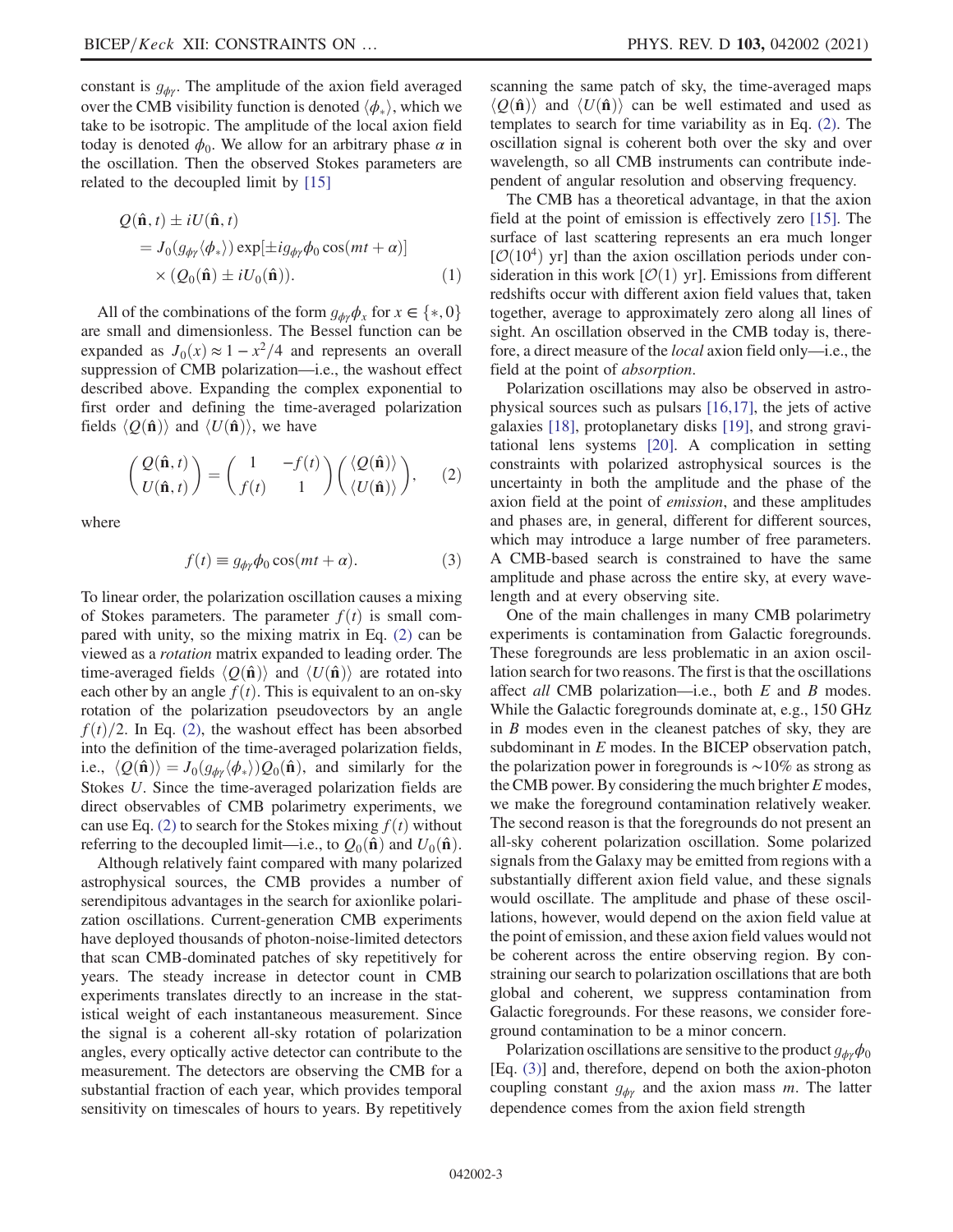$$
\phi_0 = (2.1 \times 10^9 \text{ GeV}) \left(\frac{m}{10^{-21} \text{ eV}}\right)^{-1}
$$

$$
\times \left(\frac{\kappa \rho_0}{0.3 \text{ GeV/cm}^3}\right)^{1/2}, \tag{4}
$$

where  $\rho_0$  is the local density of dark matter and  $\kappa$  is the fraction of dark matter composed of axionlike particles[\[15\]](#page-21-4). The *m* dependence of  $\phi_0$  implies that oscillation-derived limits on the coupling constant will roughly follow  $g_{\phi\gamma} \propto m$ . The coupling constant can be probed approximately independently of mass in a number of ways—e.g., by conversion of solar axions to x rays in strong laboratory magnetic fields [\[21\],](#page-22-1) by conversion of supernova-produced axions to gamma rays in Galactic magnetic fields [\[22\]](#page-22-2), from the x-ray transparency of the intracluster medium [\[23\]](#page-22-3) (though we note that this bound has been challenged [\[24\]](#page-22-4)), and by conversion of axions produced in Wolf-Rayet stars to x rays in Galactic magnetic fields [\[25\].](#page-22-5) At the same time, the axion mass can be constrained approximately independently of the coupling constant through considerations of small-scale structure—e.g., in the Lyman- $\alpha$  forest [\[26\]](#page-22-6), in the population of Milky Way satellite galaxies [\[27\]](#page-22-7), and with the subhalo mass function [\[28\].](#page-22-8) These investigations have set similar bounds in the range of  $m \gtrsim 2 \times 10^{-21}$  eV, which suggests a maximum oscillation period of ∼20 days. Ultimately, the axion parameter space will be constrained by a variety of probes, each subject to a different set of systematic uncertainties.

The paper is organized as follows: In Sec. [II](#page-4-0), we provide an overview of the BICEP program, including details of the instruments and the integrated dataset. The next several sections outline our analysis method to search for axionlike polarization oscillations. Some of the analysis choices are specific to the Keck Array, and some expectations are stated on the basis of experience with the BICEP dataset. Many elements of the method, however, can be adapted for other CMB polarimetry experiments. An overview of the analysis structure is shown in Fig. [1.](#page-3-0) There are three main components of the analysis. The first step is to make maps, both real and simulated, which we do in the same way as for a standard CMB analysis [\[29\].](#page-22-9) These maps are our best estimates for the time-averaged Stokes parameters  $\langle Q(\hat{\bf n}) \rangle$ and  $\langle U(\hat{\mathbf{n}})\rangle$ . The main departure from standard CMB mapmaking is the reobservation of a simulation component that represents a global polarization rotation. We call this component the "rotated CMB map," which we will often abbreviate as rCMB, and its computational utility is described in Sec. [III G](#page-10-0). In Sec. [III](#page-4-1), we describe our method for extracting estimates of the global polarization rotation angle  $f(t)/2$  as a function of time. For this purpose, we introduce the correlation method of Sec. [III E.](#page-6-0) From our ensemble of simulations, we construct a model distribution and an associated likelihood function. The statistical analysis is presented in Sec. [IV.](#page-11-0) We impose conservative

<span id="page-3-0"></span>

FIG. 1. Flow diagram of the axion oscillation analysis pipeline. The three main components are indicated on the left, and more detail is presented in the rest of the figure. The mapmaking step is similar to that of a standard CMB analysis, though the reobservation must now include a component that represents polarization oscillations (Secs. [III B](#page-5-0), [III D](#page-6-1), and [III G](#page-10-0)). The coadds are estimates of the time-averaged Stokes parameters  $\langle Q(\hat{\bf n})\rangle$  and  $\langle U(\hat{\bf n})\rangle$ . The global rotation angle  $f(t)/2$  is obtained through the *correlation method* of Sec. [III E](#page-6-0) with some of the computational speedups of Sec. [III G](#page-10-0). The likelihood and Bayesian analysis are described in Sec. [IV.](#page-11-0) The ensemble of simulations is used to construct a model distribution, which we can resample to form large numbers of Gaussian pseudosimulations (Sec. [IVA 1](#page-12-0)). The model distribution also implies a likelihood function (Sec. [IV B\)](#page-12-1) that is used to set Bayesian upper limits (Sec. [IV C\)](#page-13-0). At the same time, we estimate test statistics to check consistency with the background model (Sec. [IV D](#page-13-1)) and to test for spurious systematic signals (Sec. [V](#page-14-0)). Based on the results of the systematics checks, which we call "jackknife tests," we unblind the real nonjackknife data (Sec. [VI B](#page-17-0)).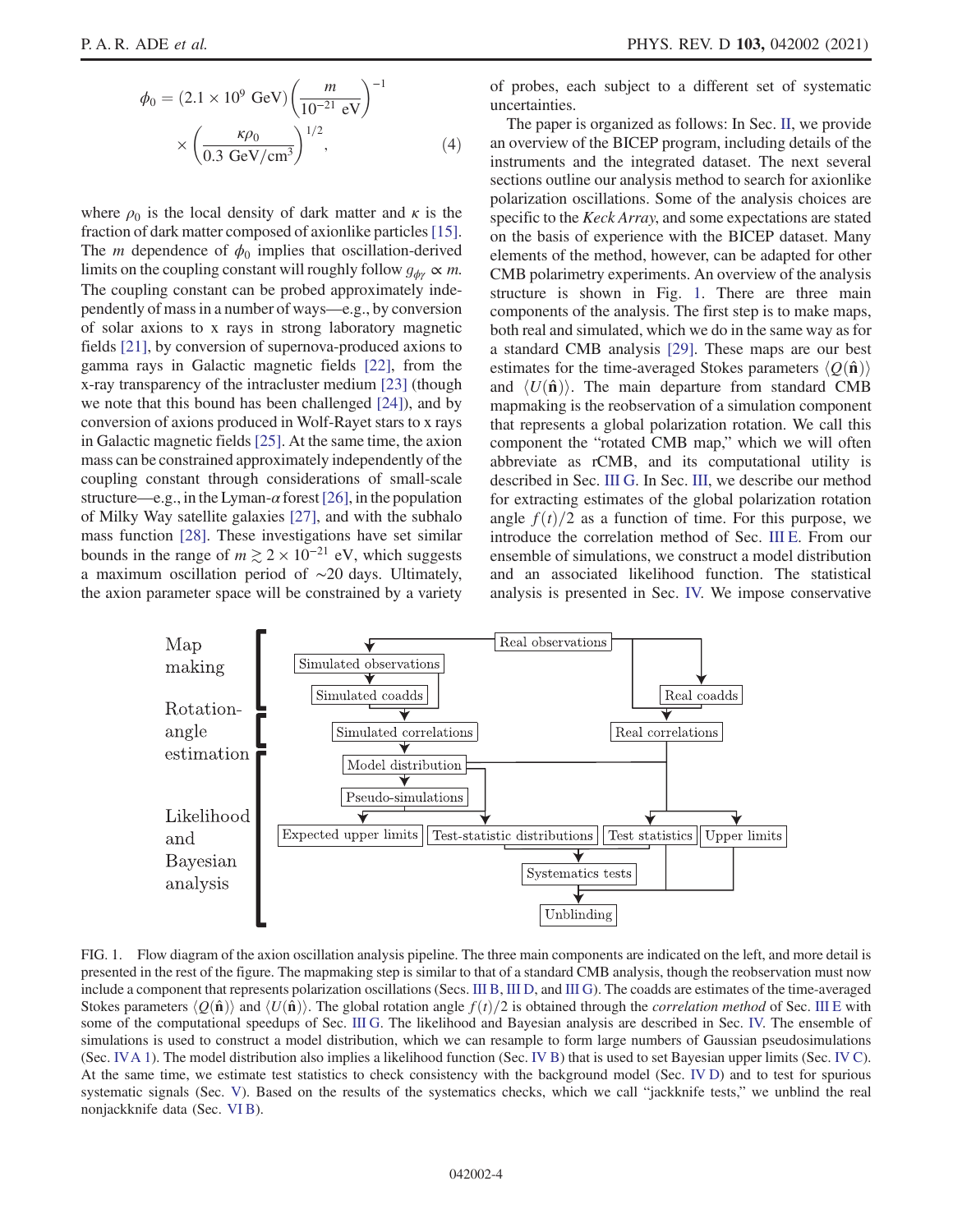prior distributions on the oscillation parameters and extract Bayesian upper limits on the oscillation amplitude. Additionally, we search for systematics in our data with several "jackknife tests" described in Sec. [V.](#page-14-0) Having presented our analysis methods, we then use the 2012 observing season of the Keck Array for a first demonstration of the techniques, and the results are given in Sec. [VI](#page-16-0). We close in Sec. [VII](#page-20-0) with some expectations for future results from BICEP and from other current and planned CMB experiments.

### II. INSTRUMENT OVERVIEW

<span id="page-4-0"></span>The Keck Array made observations from the South Pole from 2012 to 2019 and consisted of a single mount with five microwave receivers, each similar to the precursor BICEP2 [\[30\]](#page-22-10). Each receiver is an independent refracting telescope with cryogenic lenses and an aperture diameter of 25 cm. The entire mount can be rotated to change the boresight orientation or deck angle of all five receivers. Each focal plane consists of 512 dual-polarized slot-dipole antenna arrays coupled to transition edge sensor (TES) bolometers [\[31\]](#page-22-11). A SQUID-based time-division multiplexing system is used to read out the TESs [\[32\].](#page-22-12) Each pixel is coupled to two TESs, one for each linear polarization, and the difference in signals is a measure of the on-sky polarization.

The main observing region occupies ∼1% of the sky centered on RA 0h, Dec. −57.5°. For the 2012 and 2013 observing seasons, all five receivers observed at 150 GHz. In subsequent seasons, some receivers were switched to other observing frequencies. In the results below, however, we consider data from only the 2012 season.

The main science goal of the BICEP program is the search for B-mode polarization from primordial gravitational waves [\[33,34\]](#page-22-13). In combination with Planck [\[35\]](#page-22-14) and WMAP [\[36\],](#page-22-15) the BICEP2/*Keck* experiments have detected B modes from gravitational lensing [\[37\]](#page-22-16) at  $8.8\sigma$  significance and constrained the tensor-to-scalar ratio to  $r_{0.05}$  < 0.06 using data through the 2015 season [\[38\]](#page-22-17). The polarization map depth achieved by this dataset at 150 GHz is 2.9  $\mu$ K<sub>CMB</sub> arcmin. The results presented in Sec. [VI](#page-16-0) use only data from a single season, but we intend to extend this axion oscillation analysis to the full BICEP dataset in the future and take advantage of the full sensitivity of these polarization maps. The complete dataset also includes maps at 95 and 220 GHz, which have achieved polarization map depths of 5.2 and 26  $\mu$ K<sub>CMB</sub> arcmin, respectively. All frequencies with CMB sensitivity can be used for the axion oscillation search.

Although designed for other purposes, the BICEP instruments, scan strategy, and data processing are compatible with an axion oscillation search. The methods and results presented below rely on data taken from standard observations targeted at CMB B-mode polarization. <span id="page-4-1"></span>No change to the scan strategy or low-level data processing is necessary for an axion oscillation analysis.

### III. GLOBAL POLARIZATION ROTATION ESTIMATION

The BICEP experiment does not measure Stokes parameters instantaneously but instead measures pair differences—i.e., the difference in power between two orthogonally polarized detectors. The average Stokes parameters are constructed only after repeated observations have been made with multiple detector orientations. From a single pair-difference measurement, it is not possible to construct Stokes parameters, but we will argue that it is not necessary for estimating  $f(t)$ .

### A. Pair difference

<span id="page-4-2"></span>We parametrize the polarization orientation of detector pair *i* by the angle  $\psi_i(\hat{\mathbf{n}}, t)$ .<sup>1</sup> The pair difference is then related to the Stokes parameters by related to the Stokes parameters by

$$
D_i(\hat{\mathbf{n}}, t) = Q(\hat{\mathbf{n}}, t)c_i(\hat{\mathbf{n}}, t) + U(\hat{\mathbf{n}}, t)s_i(\hat{\mathbf{n}}, t),
$$
 (5)

where we introduce the shorthand

$$
c_i(\hat{\mathbf{n}}, t) \equiv \cos[2\psi_i(\hat{\mathbf{n}}, t)], \quad s_i(\hat{\mathbf{n}}, t) \equiv \sin[2\psi_i(\hat{\mathbf{n}}, t)]. \tag{6}
$$

In the limit that the polarization field is dominated by the CMB, we can decompose the pair difference into two components: a static component  $D_i^{(\text{static})}(\hat{\mathbf{n}}, t)$  that depends<br>on the average Stokes parameters and an oscillating on the average Stokes parameters and an oscillating component  $D_i^{(osc)}(\hat{\mathbf{n}}, t)$  that is induced by the local axion<br>field Combining Eqs. (2) and (5), we write field. Combining Eqs. [\(2\)](#page-2-0) and [\(5\)](#page-4-2), we write

$$
D_i(\hat{\mathbf{n}}, t) = D_i^{(\text{static})}(\hat{\mathbf{n}}, t) + D_i^{(\text{osc})}(\hat{\mathbf{n}}, t),
$$
 (7)

where

$$
D_i^{(\text{static})}(\hat{\mathbf{n}}, t) = \langle Q(\hat{\mathbf{n}}) \rangle c_i(\hat{\mathbf{n}}, t) + \langle U(\hat{\mathbf{n}}) \rangle s_i(\hat{\mathbf{n}}, t) \quad (8)
$$

and

$$
D_i^{(\text{osc})}(\hat{\mathbf{n}}, t) = f(t) (\langle Q(\hat{\mathbf{n}}) \rangle s_i(\hat{\mathbf{n}}, t) - \langle U(\hat{\mathbf{n}}) \rangle c_i(\hat{\mathbf{n}}, t)). \quad (9)
$$

The "static" component depends on time only through the time dependence of the polarization orientation  $\psi_i(\hat{\mathbf{n}}, t)$ . We call it "static," because the underlying Stokes

<sup>&</sup>lt;sup>1</sup>There is some redundancy in the expression for the polarization orientation  $\psi_i(\hat{\mathbf{n}}, t)$ , since a knowledge of the detector pointing as a function of time immediately implies a value for  $\hat{\bf{n}}$ given  $t$  and  $i$ . We will, however, bin observations in time. In each time bin, labeled by some mean time  $\tau$ , a detector pair produces a map that covers many sky coordinates  $\hat{\mathbf{n}}$ , so it is useful to keep track of both the mean time  $\tau$  and the sky coordinate  $\hat{\mathbf{n}}$ .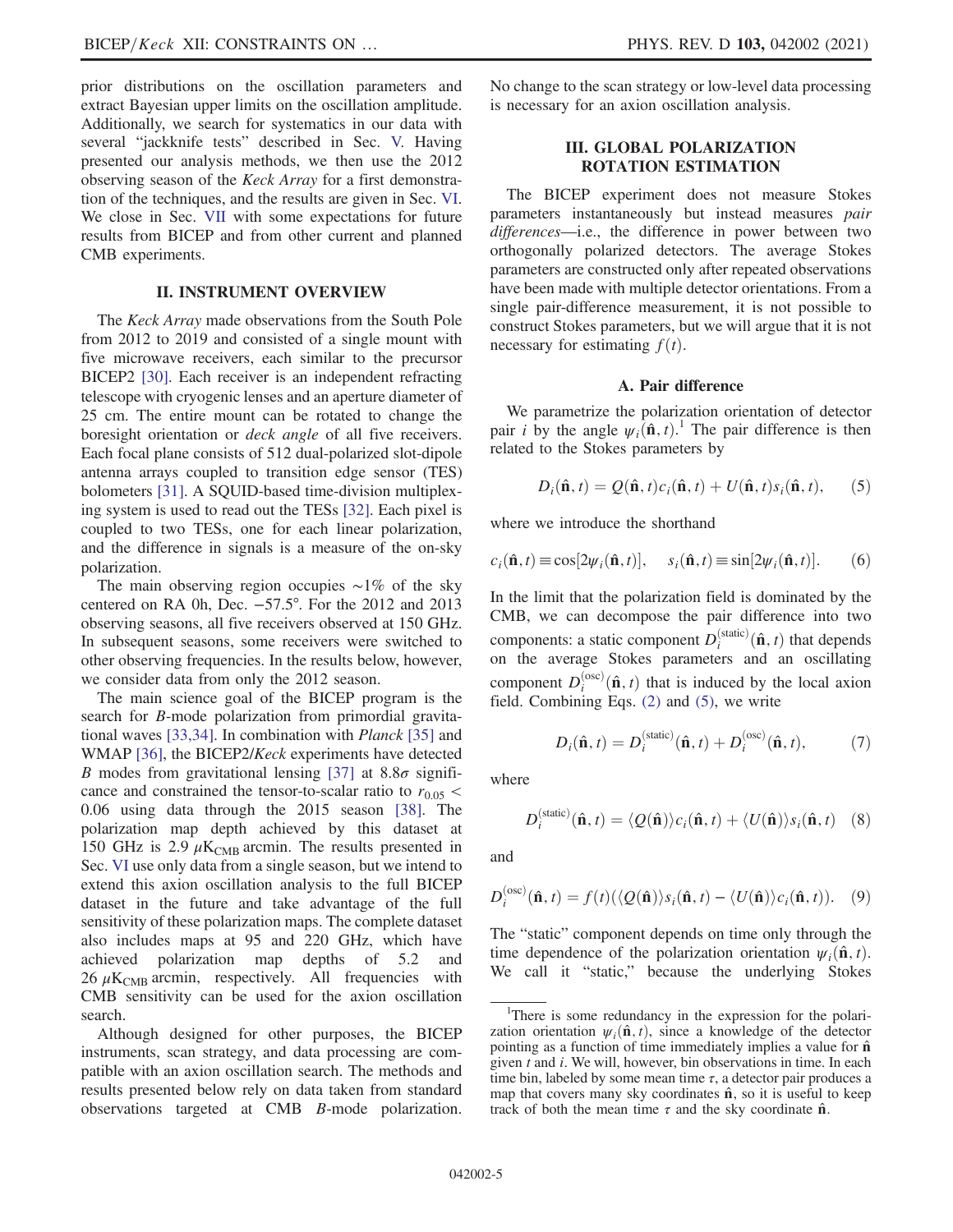parameters are static. The average Stokes parameters  $\langle O(\hat{\bf n})\rangle$  and  $\langle U(\hat{\bf n})\rangle$  are standard data products of the BICEP experiment and can be considered, at least approximately, known quantities. The trigonometric factors  $c_i(\hat{\mathbf{n}}, t)$  and  $s_i(\hat{\mathbf{n}}, t)$  depend on detector pointing and orientation and are also known. The full pair difference  $D_i(\hat{\mathbf{n}}, t)$  is measured, so the only unknown quantity is  $f(t)$ .

<span id="page-5-1"></span>We define the rotated map

$$
r_i(\hat{\mathbf{n}}, t) \equiv \langle Q(\hat{\mathbf{n}}) \rangle s_i(\hat{\mathbf{n}}, t) - \langle U(\hat{\mathbf{n}}) \rangle c_i(\hat{\mathbf{n}}, t) \qquad (10)
$$

<span id="page-5-2"></span>and note that

$$
D_i^{(\text{osc})}(\hat{\mathbf{n}}, t) = f(t)r_i(\hat{\mathbf{n}}, t).
$$
 (11)

The rotated map  $r_i(\hat{\mathbf{n}}, t)$  is a template that can be used to search for an oscillating component of the measured pair difference. We correlate the rotated map  $r_i(\hat{\mathbf{n}}, t)$  with the pair difference  $D_i(\hat{\mathbf{n}}, t)$  to estimate  $f(t)$ .

Comparing Eqs [\(5\)](#page-4-2) and [\(10\)](#page-5-1), we see that the rotated map  $r_i(\hat{\mathbf{n}}, t)$  is the pair difference that would be measured from Stokes parameters that are orthogonal (in  $Q/U$ -space) to the time-averaged values  $\langle Q(\hat{\mathbf{n}}) \rangle$  and  $\langle U(\hat{\mathbf{n}}) \rangle$ . This orthogonal component contributes  $D_i^{(osc)}(\hat{\mathbf{n}}, t)$  [Eq. [\(11\)\]](#page-5-2)<br>to the instantaneous pair difference  $D_i(\hat{\mathbf{n}}, t)$  when there is a to the instantaneous pair difference  $D_i(\hat{\mathbf{n}}, t)$  when there is a global rotation of the time-averaged polarization field by an angle  $f(t)/2$ .

#### B. Multiple components

<span id="page-5-0"></span>The above discussion assumes that the polarization field is dominated by the CMB. We now take a more realistic approach and include noise and foregrounds. $<sup>2</sup>$  Then the</sup> time-dependent Stokes fields can be expressed as

$$
Q(\hat{\mathbf{n}}, t) = \langle Q^{(\text{CMB})}(\hat{\mathbf{n}}) \rangle + Q^{(\text{fg})}(\hat{\mathbf{n}}) + Q^{(\text{N})}(\hat{\mathbf{n}}, t) + Q^{(\text{osc})}(\hat{\mathbf{n}}, t), \tag{12}
$$

and similarly for  $U(\hat{\mathbf{n}}, t)$ , where the four terms on the righthand side represent time-averaged CMB, static foregrounds, time-varying noise, and time-varying polarization oscillations, respectively. The pair difference is linearly related to these components and can also be written as a sum of the four contributions:

$$
D_i(\hat{\mathbf{n}}, t) = D_i^{(\text{CMB})}(\hat{\mathbf{n}}, t) + D_i^{(\text{fg})}(\hat{\mathbf{n}}, t) + D_i^{(\text{N})}(\hat{\mathbf{n}}, t) + D_i^{(\text{osc})}(\hat{\mathbf{n}}, t).
$$
\n(13)

The instantaneous pair difference  $D_i(\hat{\mathbf{n}}, t)$  is dominated by the noise term  $D_i^{(N)}(\hat{\mathbf{n}}, t)$ , so we approximate the variance<br>in our measurement of  $D_i(\hat{\mathbf{n}}, t)$  to be entirely due to noise in our measurement of  $D_i(\hat{\mathbf{n}}, t)$  to be entirely due to noise. The next-largest contribution is from the time-averaged CMB and is mainly in the form of E modes. Next, we have foregrounds. For 100–300 GHz, the dominant foreground is Galactic dust, which is suppressed relative to the CMB  $E$  modes by approximately an order of magnitude in the BICEP observation region. Finally, we have the oscillation signal  $D_i^{(osc)}(\hat{\mathbf{n}}, t)$ . It will be useful to define the quantities

$$
Q^{(\text{rCMB})}(\hat{\mathbf{n}}) \equiv -\langle U^{(\text{CMB})}(\hat{\mathbf{n}}) \rangle, \tag{14}
$$

$$
U^{(\text{rCMB})}(\hat{\mathbf{n}}) \equiv \langle \mathcal{Q}^{(\text{CMB})}(\hat{\mathbf{n}}) \rangle, \tag{15}
$$

as well as the pair difference formed from these "rotated" Stokes parameters, which is given by the usual formula

$$
D_i^{(\text{rCMB})}(\hat{\mathbf{n}}, t) \equiv Q^{(\text{rCMB})}(\hat{\mathbf{n}}) c_i(\hat{\mathbf{n}}, t) + U^{(\text{rCMB})}(\hat{\mathbf{n}}) s_i(\hat{\mathbf{n}}, t).
$$
 (16)

Then the oscillating component of the pair difference is

$$
D_i^{(\text{osc})}(\hat{\mathbf{n}}, t) = f(t)D_i^{(\text{rCMB})}(\hat{\mathbf{n}}, t).
$$
 (17)

This is a useful recasting, since the quantity  $D_i^{(rCMB)}(\hat{\bf n}, t)$ <br>depends only on the time-averaged CMB polarization field depends only on the time-averaged CMB polarization field and the detector pointing. This will become especially convenient in our discussion of efficient simulation schemes. The quantity  $D_i^{(rCMB)}(\hat{\mathbf{n}}, t)$  is on the order of the static CMB, and the smallness of the oscillating component  $D_i^{(osc)}(\hat{\mathbf{n}}, t)$  is therefore made manifest by the factor  $f(t)$ .<br>Since an oscillation applitude of  $0.1^\circ \approx 2 \times 10^{-3}$  has Since an oscillation amplitude of  $0.1^{\circ} \approx 2 \times 10^{-3}$  has already been ruled out with Planck data [\[15\]](#page-21-4), the oscillating component of the pair difference is suppressed relative to the CMB E modes by at least  $\sim$ 10<sup>2</sup>.

Our goal is to extract the component  $D_i^{(osc)}(\hat{\mathbf{n}}, t)$  from the algorithm of the state of  $D_i(\hat{\mathbf{n}}, t)$ . We aroued above that the total pair difference  $D_i(\hat{\mathbf{n}}, t)$ . We argued above that the oscillating component of the pair difference is proportional to  $r_i(\hat{\mathbf{n}}, t)$  in the limit that the time-averaged maps are CMB dominated, which is a good approximation at the map depths achieved by the BICEP/Keck experiments. The rotated map is constructed from known and measured quantities. To extract the oscillating component, then, we correlate the instantaneous pair difference with the rotated map—i.e., we correlate  $D_i(\hat{\mathbf{n}}, t)$  with  $r_i(\hat{\mathbf{n}}, t)$ .

#### C. Time binning

<span id="page-5-3"></span>The fundamental unit of observation in the BICEP/Keck experiments is the *scanset*, which consists of approximately 45 minutes of constant-elevation scanning. It is, therefore, convenient to bin observations by scanset. This makes the analysis insensitive to oscillation periods shorter than

 ${}^{2}$ In Sec. [I,](#page-1-0) we argued that foreground contamination is expected to be negligible. We therefore make the simplifying approximation that the polarized foregrounds are not themselves subject to axion-induced polarization oscillations.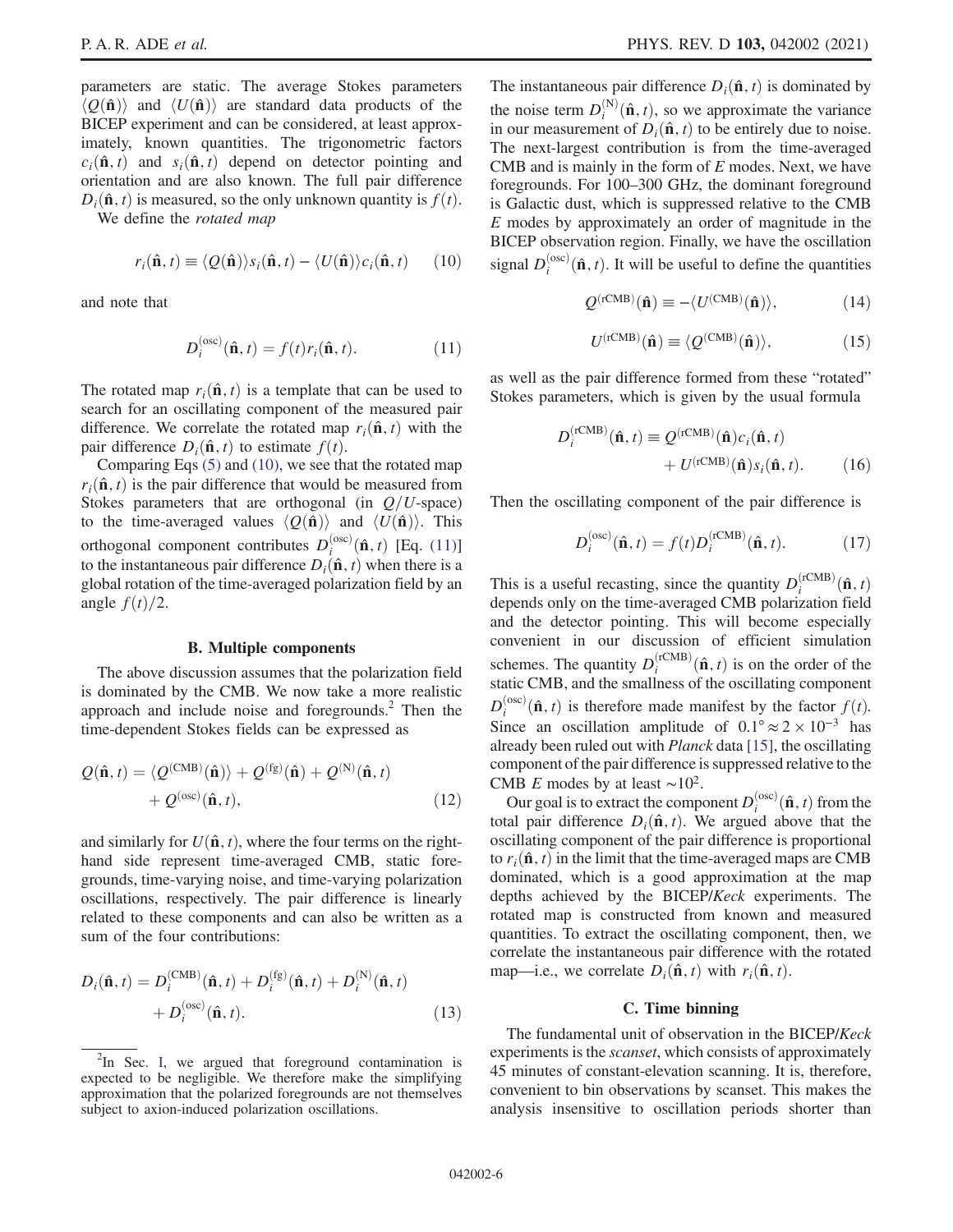roughly 1 hr, but the constraints on the axion-photon coupling from measurements of SN1987A already rule out an observable polarization oscillation at these time-scales given current-generation sensitivities [\[22\].](#page-22-2)<sup>3</sup> Consequently, there is little motivation to extend the analysis to these short periods.

In each time bin, we construct a pair-difference map for each detector, which we call a pairmap. We take the variable  $\tau$  to label the mean time of a scanset, and we take the sky coordinate  $\hat{\mathbf{n}}$  to be discretized according to the BICEP map pixelization [\[29\]](#page-22-9). Then, we denote by  $\bar{D}_i(\hat{\mathbf{n}}, \tau)$ the pairmap constructed for detector  $i$  during the scanset that occurred at mean time  $\tau$ . This map will cover only a fraction of the full observation patch. The map pixels that are covered may have been visited multiple times over the course of the observation, and  $\bar{D}_i(\hat{\mathbf{n}}, \tau)$  represents a weighted average of these repeated measurements. We also include in the definition of  $\bar{D}_i(\hat{\mathbf{n}}, \tau)$  any timestream filtering, so  $\bar{D}_i(\hat{\mathbf{n}}, \tau)$  is the quantity that is coadded over all detectors and observations in a standard CMB analysis to form the final map.<sup>4</sup>

If the scan strategy involves multiple visits to the same map pixels, then the polarization angle  $\psi_i(\hat{\mathbf{n}}, t)$  may be different each time due to sky or, in principle, instrument rotation. If the pair differences from all of the visits are then averaged, the trigonometric factors  $c_i(\hat{\mathbf{n}}, t)$  and  $s_i(\hat{\mathbf{n}}, t)$  will beat against each other and wash out the polarization signal. An advantage of observing from the South Pole is that a constant-elevation scan is also approximately a constant-declination scan, so repeated visits to the same map pixel have nearly the same  $\psi_i(\hat{\mathbf{n}}, t)$ , as long as no boresight rotation has been performed. We denote the weighted average of the trigonometric factors by  $\bar{c}_i(\hat{\mathbf{n}}, \tau)$ and  $\bar{s}_i(\hat{\mathbf{n}}, \tau)$ . The weights are the same as those used to form the scanset map  $\bar{D}_i(\hat{\mathbf{n}}, \tau)$ , though there is no filtering.

<span id="page-6-3"></span>For oscillation periods of the same order as the time binning, there will be a suppression of the axion signal. For a time bin of length  $\Delta t$ , the average Stokes mixing angle is

$$
\bar{f}(\tau) = f(\tau) \sin c \left(\frac{m\Delta t}{2}\right),\tag{18}
$$

where the notation  $\bar{f}(\tau)$  indicates the average value of  $f(t)$ in the scanset of mean time  $\tau$ . The shortest oscillation period we will consider is 2 hr, for which a 45-minute observation produces a suppression of 22%. This is arguably small but should be accounted for in referring our measurements to an oscillation amplitude, since we would otherwise claim greater sensitivity at these short periods than is justified.

#### D. Observables

<span id="page-6-1"></span>In Sec. [III B,](#page-5-0) we outlined a method of correlating the time-averaged CMB maps  $\langle Q^{(\text{CMB})}(\hat{\mathbf{n}}) \rangle$  and  $\langle U^{(\text{CMB})}(\hat{\mathbf{n}}) \rangle$ <br>with the instantaneous pair difference  $D(\hat{\mathbf{n}})$  as a means of with the instantaneous pair difference  $D_i(\hat{\mathbf{n}}, t)$  as a means of extracting the polarization rotation angle. We do not have direct access to the true time-averaged CMB maps. Instead, we construct coadded maps, which are nontrivially impacted by filtering operations. As these coadded maps are dominated by CMB polarization, we will use them as templates. We use the notation  $\bar{O}(\hat{\bf n})$  to denote the measured coaddition for Stokes Q and similarly for U. These "coadds" include all of the biases introduced by weighting and filtering observations but are the best available approximations to the timeaveraged sky. While the true time-averaged values of noise and oscillations are zero, our coadds will, in general, contain nonzero contributions from these components. Our coadd for Stokes  $Q$  is, then,

$$
\bar{Q}(\hat{\mathbf{n}}) = \bar{Q}^{(\text{CMB})}(\hat{\mathbf{n}}) + \bar{Q}^{(\text{fg})}(\hat{\mathbf{n}}) + \bar{Q}^{(\text{N})}(\hat{\mathbf{n}}) + \bar{Q}^{(\text{osc})}(\hat{\mathbf{n}}), (19)
$$

<span id="page-6-4"></span>and similarly for Stokes U. Our approximation for the rotated map  $r_i(\hat{\mathbf{n}}, t)$  is, then,

$$
\bar{r}_i(\hat{\mathbf{n}}, \tau) \equiv \bar{Q}(\hat{\mathbf{n}})\bar{s}_i(\hat{\mathbf{n}}, \tau) - \bar{U}(\hat{\mathbf{n}})\bar{c}_i(\hat{\mathbf{n}}, \tau), \qquad (20)
$$

<span id="page-6-0"></span>where  $\tau$  is the nearest mean subobservation time to t.

#### E. Correlation method

<span id="page-6-2"></span>We define the correlation

$$
\rho(\tau) \equiv \frac{1}{W(\tau)} \sum_{i,\hat{\mathbf{n}}} \bar{r}_i(\hat{\mathbf{n}}, \tau) \bar{D}_i(\hat{\mathbf{n}}, \tau) w_i(\hat{\mathbf{n}}, \tau) v_i(\hat{\mathbf{n}}, \tau), \quad (21)
$$

where

$$
w_i(\hat{\mathbf{n}}, \tau) \equiv \frac{1}{\text{Var}[\bar{D}_i(\hat{\mathbf{n}}, \tau)]},
$$
  
\n
$$
v_i(\hat{\mathbf{n}}, \tau) \equiv \frac{1}{\text{Var}[\bar{r}_i(\hat{\mathbf{n}}, \tau)]},
$$
  
\n
$$
W(\tau) \equiv \sum_{i, \hat{\mathbf{n}}} w_i(\hat{\mathbf{n}}, \tau) v_i(\hat{\mathbf{n}}, \tau).
$$
 (22)

The quantity  $\rho(\tau)$  is a weighted correlation of the measured pair difference  $D_i(\hat{\mathbf{n}}, \tau)$  with our approximation to the rotated map  $\bar{r}_i(\hat{\mathbf{n}}, \tau)$ . The weights are the inverse variances of the two maps. In general, the variance in the per-scanset pair difference will be relatively large, being dominated by atmospheric fluctuations at the time of observation.

 $3$ As discussed explicitly in Sec. VIE, the oscillation analysis sets limits that scale as  $g_{\phi\gamma} \propto m$ , so sensitivity to the coupling constant  $g_{\phi\gamma}$  is worse at higher masses (shorter oscillation periods).

<sup>&</sup>lt;sup>4</sup>The pair difference is not itself coadded. When a map pixel  $\hat{\mathbf{n}}$ has been visited more than once with different polarization orientations  $\psi_i(\hat{\mathbf{n}}, t)$ , it is possible to extract Stokes O and U from the pair-difference measurements. The quantities that are actually used for the coaddition are  $c_i(\hat{\mathbf{n}}, t)D_i(\hat{\mathbf{n}}, t)$  and  $s_i(\hat{\mathbf{n}}, t)D_i(\hat{\mathbf{n}}, t)$ . With multiple visits at different orientations, these quantities can be inverted to recover  $Q(\hat{\mathbf{n}})$  and  $U(\hat{\mathbf{n}})$ .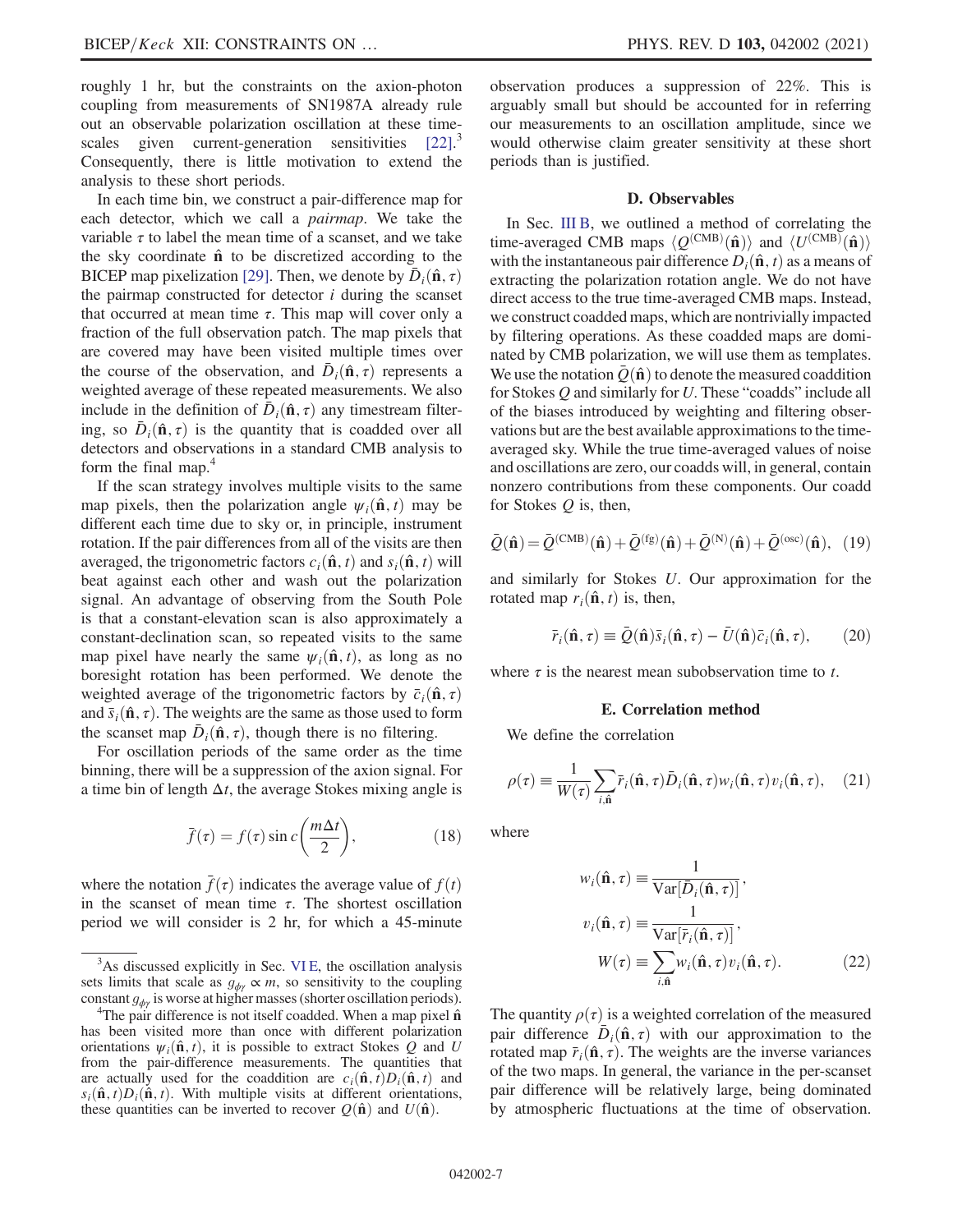This variance  $w_i(\hat{\mathbf{n}}, \tau)$  is a direct observable, which we use to downweight noisy pair-difference measurements in our standard mapmaking pipeline. At the same time, we use  $v_i(\hat{\mathbf{n}}, \tau)$  to downweight regions of the map for which we have relatively poor estimates of the CMB polarization field. The efficacy of the analysis depends on having timeaveraged maps that are dominated by CMB polarization. In general, it will be the edges of the coadded maps that show significant residual noise, since these map pixels are visited much less frequently than those at the center. The particular linear combination of time-averaged Stokes parameters with which we are correlating is  $\bar{r}_i(\hat{\mathbf{n}}, \tau)$ , so we downweight by its variance

$$
\operatorname{Var}[\bar{r}_i(\hat{\mathbf{n}}, \tau)] = \operatorname{Var}[\bar{Q}(\hat{\mathbf{n}})] \bar{s}_i^2(\hat{\mathbf{n}}, \tau) + \operatorname{Var}[\bar{U}(\hat{\mathbf{n}})] \bar{c}_i^2(\hat{\mathbf{n}}, \tau) - 2 \operatorname{Cov}[\bar{Q}(\hat{\mathbf{n}}), \bar{U}(\hat{\mathbf{n}})] \bar{c}_i(\hat{\mathbf{n}}, \tau) \bar{s}_i(\hat{\mathbf{n}}, \tau). (23)
$$

All of the variances and covariances on the right-hand side are standard data products that are produced alongside the coadded maps. The quantity  $W(\tau)$  is nothing more than a normalization. These weights can be directly estimated from the data and can be considered known quantities.

An inverse-variance weighting may be suboptimal for the rotated map  $\bar{r}_i(\hat{\mathbf{n}}, \tau)$ , because the E modes in our coadded maps  $\overline{Q}(\hat{\bf n})$  and  $\overline{U}(\hat{\bf n})$  tend to be stronger than the noise. In the signal-dominated limit, it is better to use all of the available modes. A possible improvement to the analysis is to weight by  $1/(1 + N/S)$ , where  $S/N$  is a figure of merit for the E-mode signal-to-noise ratio. For noisy pixels, this is essentially an inverse-variance weighting. For large signal-to-noise ratios, however, we achieve nearly equal weighting. The prescription amounts to an approximate Wiener filter.

The weighting in Eq. [\(21\)](#page-6-2) does not include covariances between detectors  $i$  or between map pixels  $\hat{\mathbf{n}}$ . One consequence is that the weight  $W(\tau)$  does not exactly predict the true inverse variance of  $\rho(\tau)$ . It is computationally simpler, however, to calibrate the variances through Monte Carlo simulations as described below in Sec. [IVA](#page-11-1). Omitting covariances in the definition of  $\rho(\tau)$  [Eq. [\(21\)\]](#page-6-2) may degrade the sensitivity of the analysis, but it does not bias the results. With some simplifying approximations, it may be computationally practical to estimate such covariances, and this is a possible avenue for improvement in a future iteration of an axion oscillation search.

<span id="page-7-0"></span>We can model  $D_i(\hat{\mathbf{n}}, \tau)$  as a linear combination of constituent components, i.e.,

$$
\bar{D}_i(\hat{\mathbf{n}}, \tau) = \bar{D}_i^{(\text{CMB})}(\hat{\mathbf{n}}, \tau) + \bar{D}_i^{(\text{fg})}(\hat{\mathbf{n}}, \tau) + \bar{D}_i^{(\text{N})}(\hat{\mathbf{n}}, \tau) + \bar{D}_i^{(\text{osc})}(\hat{\mathbf{n}}, \tau), \tag{24}
$$

where  $\bar{D}_i^{(s)}(\hat{\mathbf{n}}, \tau)$  is the weighted, filtered, and binned scanset map formed from  $D_i^{(s)}(\hat{\mathbf{n}}, t)$  for any component s. We have direct access to these constituent components only in simulation. In the limit that the coadded maps are good representations of the true time-averaged polarization field and the pair-difference measurements are good probes of the instantaneous polarization field, we have, from Eq. [\(11\)](#page-5-2),

$$
\bar{D}_i^{(\text{osc})}(\hat{\mathbf{n}}, \tau) \approx f(\tau) \bar{r}_i(\hat{\mathbf{n}}, \tau), \tag{25}
$$

when the oscillation period is sufficiently long to treat  $f(t)$ as constant over the scanset of mean time  $\tau$ . We will discuss the case of faster oscillations in Sec. [III F.](#page-9-0) The correlation  $\rho(\tau)$  defined in Eq. [\(21\)](#page-6-2) picks out this component by correlating  $\bar{D}_i(\hat{\mathbf{n}}, \tau)$  with  $\bar{r}_i(\hat{\mathbf{n}}, \tau)$ . On average, the correlation with the nonoscillating components of  $\bar{D}_i(\hat{\mathbf{n}}, \tau)$ vanishes approximately. Exact orthogonality is not necessary, though it improves the efficacy of the correlation method. An illustrative example of the correlation method is given in Fig. [2](#page-8-0), where we show how the template  $\bar{r}_i(\hat{\mathbf{n}}, \tau)$ picks out the oscillating component  $\bar{D}_i^{(osc)}(\hat{\mathbf{n}}, \tau)$  from the full pair difference  $\bar{D}(\hat{\mathbf{n}}, \tau)$ . The example shows only the full pair difference  $\bar{D}_i(\hat{\mathbf{n}}, \tau)$ . The example shows only the results for a single detector *i* from a single scanset  $\tau$ , and we see that the noise variance dominates. These noise fluctuations, however, average down when we combine many detectors over many scansets, while the correlation with the oscillating component, because it is biased positive, does not. In this way, we increase the signal-to-noise ratio as the dataset grows.

<span id="page-7-2"></span>We define the normalizing constant

$$
R(\tau) \equiv \frac{1}{W(\tau)} \sum_{i,\hat{\mathbf{n}}} \bar{r}_i^2(\hat{\mathbf{n}}, \tau) w_i(\hat{\mathbf{n}}, \tau) v_i(\hat{\mathbf{n}}, \tau), \qquad (26)
$$

<span id="page-7-1"></span>in terms of which we form the estimator

$$
\hat{f}(\tau) \equiv \frac{\rho(\tau)}{R(\tau)}.\tag{27}
$$

Due to residual noise in the coadded maps, filtering, weighting, binning, and imperfect orthogonality of the pair-difference components of Eq. [\(24\),](#page-7-0) the estimator must be calibrated through simulation. When these effects are negligible, however,  $\hat{f}(\tau)$  is an unbiased estimator of  $f(\tau)$ .

#### 1. Optimality

In the limit of Gaussian noise, negligible covariances, and CMB-dominated template maps  $\bar{Q}(\hat{\bf{n}})$  and  $\bar{U}(\hat{\bf{n}})$ , it can be shown that  $\hat{f}(\tau)$  [Eq. [\(27\)\]](#page-7-1) is the maximum-likelihood estimator. We expect the assumption of Gaussian noise to be a good approximation. We expect detector-detector and pixel-pixel covariances to be small, but potentially worth including in future iterations of the analysis. For one season of data from the Keck Array, however, the noise power in the coadded polarization maps is about half as strong as the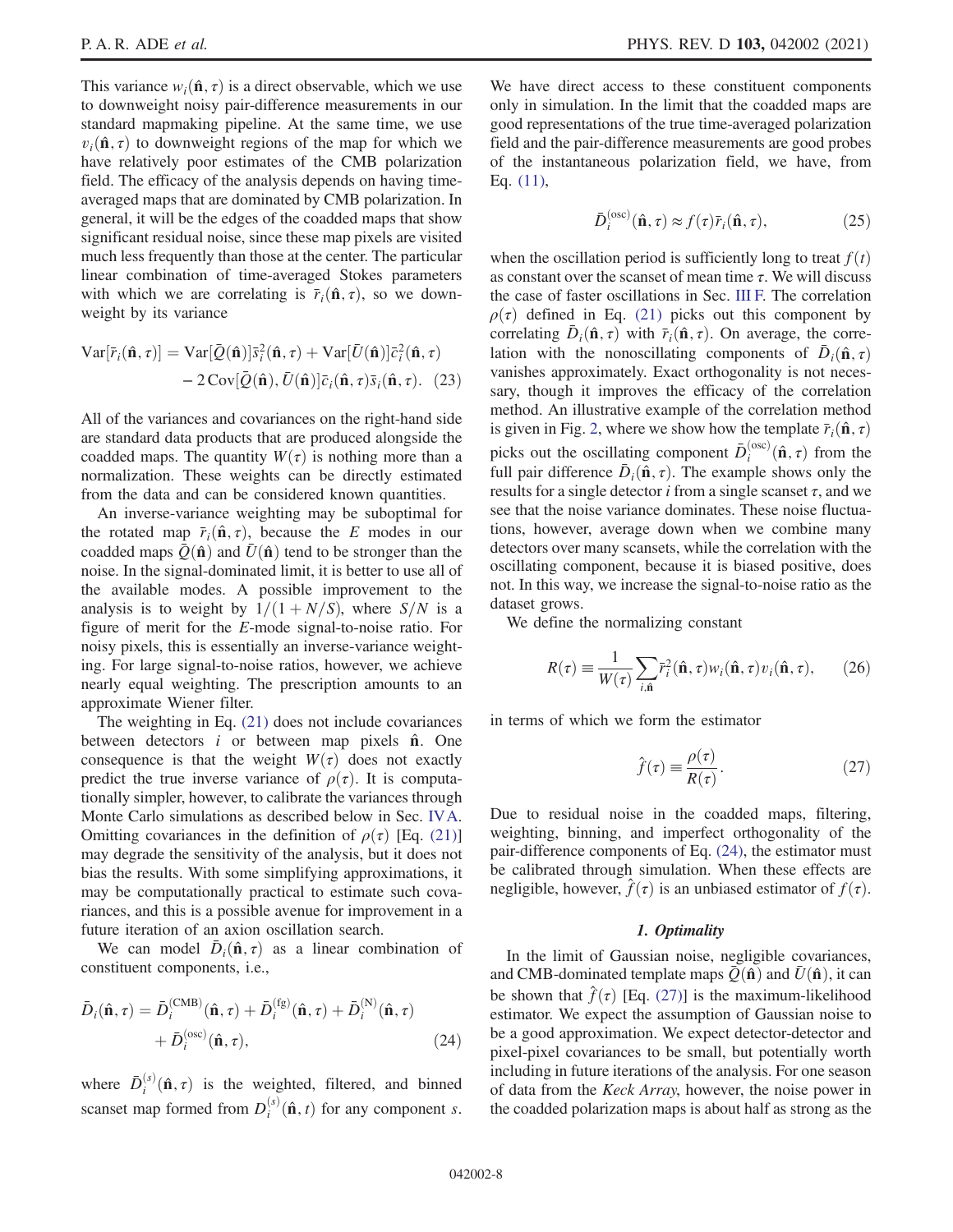<span id="page-8-0"></span>

FIG. 2. An illustration of the correlation method introduced in Sec. [III E](#page-6-0) for a simulation of a single detector and a single observation. Top: the pair difference  $\bar{D}_i(\hat{\mathbf{n}}, \tau)$  (blue) from a constant-elevation scan is plotted against right ascension (RA). The pair difference is dominated by atmospheric loading and fluctuates strongly. In this simulation, a global rotation of 3° has been imposed. The oscillating component  $\bar{D}_i^{(osc)}(\hat{\mathbf{n}}, \tau)$  (red) is hidden underneath the atmospheric fluctuations. The rotated man hidden underneath the atmospheric fluctuations. The rotated map  $\bar{r}_i(\hat{\mathbf{n}}, \tau)$  (orange) is used as a template to pick out global polarization rotations. Bottom: the correlation  $\rho(\tau)$  [Eq. [\(21\)](#page-6-2) summed over detector  $i$  only] between the template and the full pair difference (blue) has a large variance but a mean of zero. The correlation with the oscillating component (red) is biased positive.

CMB power. When we extend the analysis to include more seasons of BICEP data, the assumption of CMB domination will become significantly better. For the preliminary results presented in this work, we accept the sensitivity hit from having an estimator that maximizes the likelihood only approximately. There may be some gains from accounting for covariances between detectors and between map pixels. As mentioned above, we also expect an improvement in sensitivity by Wiener filtering instead of inverse-variance weighting the rotated map  $\bar{r}_i(\hat{\mathbf{n}}, \tau)$ .

By comparing with results from the  $EB$  nulling procedure of our standard CMB analysis pipeline [\[39\],](#page-22-18) we can roughly check the optimality of the correlation method as defined above. To absolutely calibrate the polarization angle of our receivers, we perform a global rotation to minimize the  $EB$  and  $TB$  cross spectra, which are expected to vanish in the CMB in the absence of cosmic birefringence. Finding the rotation angle  $\alpha_{EB}$  that minimizes EB only is similar to a search for axionlike polarization oscillations with  $m = 0$ —i.e., a temporally constant offset in  $\hat{f}(\tau)$ .<sup>5</sup> The uncertainty in  $\alpha_{EB}$  is a measure of the sensitivity of the *ER* nulling procedure to an  $m = 0$ sensitivity of the EB nulling procedure to an  $m = 0$ oscillation. For the 2012 observing season of the Keck Array, we find  $\Delta \alpha_{EB} = 0.21^{\circ}$ . In Sec. [IV D](#page-13-1) below, we outline a procedure for finding the best-fit oscillation amplitude and phase for each angular frequency  $m$ . We can estimate an uncertainty by calculating the standard deviation of the constant offset for an ensemble of simulations. The result for  $m = 0$  is 0.27. A comparison with the *EB* result suggests that the correlation method may be ∼30% suboptimal, if none of the above improvements are implemented. The constant offset can be considered one oscillation mode, and each nonzero frequency  $m \neq 0$ represents a single oscillation mode as well. We expect roughly similar sensitivity to each mode. We compare to the rms rotation angle  $\theta_m$  for modes that pass through many oscillation periods in our dataset. If the rotation amplitude is  $A_m/2$ , then the rms rotation angle (averaged over time) is  $\theta_m = \hat{A}_m/2^{3/2}$ . For oscillation periods between 1 and 30 days, the real data show an rms (averaged over  $m$ ) of  $\Delta\theta = 0.28^{\circ}$ , which again suggests a ∼30% degradation relative to the EB result. These comparisons are meant to give some indication of the possible margin for improvement. A full simulation-based study will be necessary to evaluate the true gains in sensitivity from, e.g., the changes suggested above, and we intend to report on this exploration in future publications.

#### 2. Correlation matrices

<span id="page-8-1"></span>In simulation, it is useful to keep track of the independent components contributing to both the per-scanset pair difference  $D_i(\hat{\mathbf{n}}, \tau)$  and the rotated map  $\bar{r}_i(\hat{\mathbf{n}}, \tau)$ . We decomposed  $\bar{D}_i(\hat{\mathbf{n}}, \tau)$  in Eq. [\(24\)](#page-7-0) into four components: time-averaged CMB, foregrounds, time-varying noise, and time-varying polarization oscillations. As the mapmaking process is linear in the map components, we can decompose the rotated map, which is built from coadded maps, in the same way. We make the approximation that the contribution of polarization oscillations to the coadd is negligible, since we expect it to be small and to average down over all the observations included in the coadd. Then the rotated map can be decomposed as

<span id="page-8-2"></span>
$$
\bar{r}_i(\hat{\mathbf{n}}, \tau) = \bar{r}_i^{(\text{CMB})}(\hat{\mathbf{n}}, \tau) + \bar{r}_i^{(\text{fg})}(\hat{\mathbf{n}}, \tau) + \bar{r}_i^{(\text{N})}(\hat{\mathbf{n}}, \tau), \quad (28)
$$

<sup>&</sup>lt;sup>5</sup>A possible scheme for an axion oscillation search is to estimate EB rotation angles from small subsets of observations and look for time variability in  $\alpha_{EB}$ . We considered but avoided this approach, because the incomplete map coverage of each scanset makes it awkward to form nonlocal quantities like the E and B modes. Additionally, we considered the  $E/B$  decomposition and the associated cross-spectra to be unnecessary computational expenses for the purposes of detecting a time-varying global polarization rotation.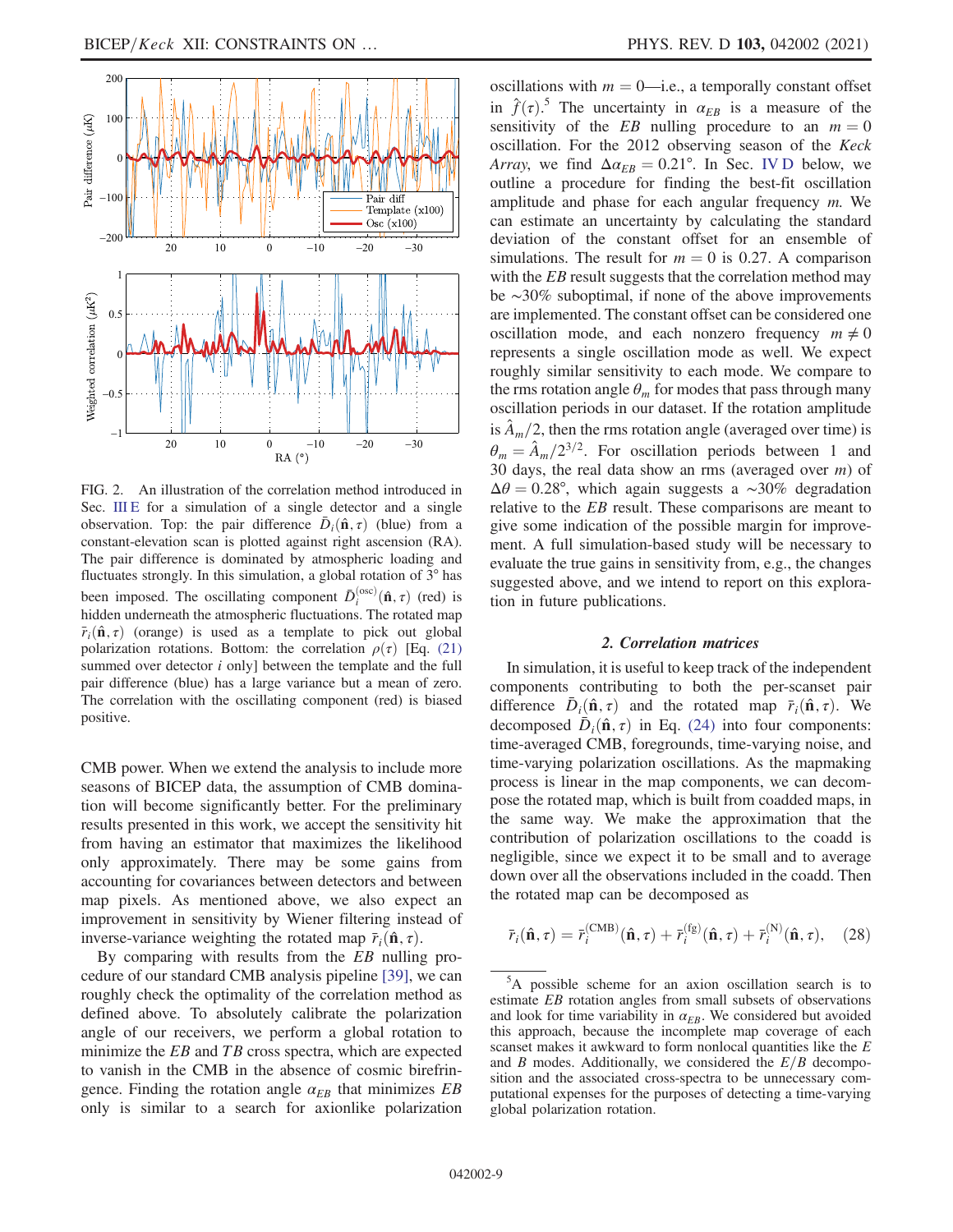where

$$
\bar{r}_i^{(s)}(\hat{\mathbf{n}}, \tau) = \bar{Q}^{(s)}(\hat{\mathbf{n}})\bar{s}_i(\hat{\mathbf{n}}, \tau) - \bar{U}^{(s)}(\hat{\mathbf{n}})\bar{c}_i(\hat{\mathbf{n}}, \tau). \tag{29}
$$

We approximate the weights to be dominated by the noise component—i.e.,

$$
w_i(\hat{\mathbf{n}}, \tau) \approx \frac{1}{\text{Var}[\bar{D}_i^{(N)}(\hat{\mathbf{n}}, \tau)]},
$$
(30)

$$
v_i(\hat{\mathbf{n}}, \tau) \approx \frac{1}{\text{Var}[\bar{r}_i^{(N)}(\hat{\mathbf{n}}, \tau)]}.
$$
 (31)

In particular, we note that these weights are independent of the non-noise components.

With all of these constituent components, the correlation  $\rho(\tau)$  can be written as a sum of cross terms, i.e.,

$$
\rho(\tau) = \sum_{s_r, s_D} \rho^{(s_r, s_D)}(\tau), \tag{32}
$$

<span id="page-9-2"></span>where

$$
\rho^{(s_r, s_p)}(\tau) = \frac{\sum_{i, \hat{\mathbf{n}}} \bar{r}_i^{(s_r)}(\hat{\mathbf{n}}, \tau) \bar{D}_i^{(s_p)}(\hat{\mathbf{n}}, \tau) w_i(\hat{\mathbf{n}}, \tau) v_i(\hat{\mathbf{n}}, \tau)}{W(\tau)}.
$$
(33)

On a per-observation basis, we expect  $\rho(\tau)$  to be dominated by  $\rho^{(\text{CMB},\text{N})}(\tau)$ , since the rotated map is dominated by  $\bar{r}_i^{(CMB)}(\hat{\mathbf{n}}, \tau)$  and the pair difference by  $\bar{D}_i^{(N)}(\hat{\mathbf{n}}, \tau)$ . On average, we expect  $\rho^{(CMB,N)}(\tau)$  to vanish, but it has the largest variance of all the elements in the *a* matrix. The largest variance of all the elements in the  $\rho$  matrix. The oscillation signal is in  $\rho^{\text{(CMB,osc)}}(\tau)$ . The other elements make relatively minor contributions. make relatively minor contributions.

We also decompose the normalization constant as

$$
R(\tau) = \sum_{s_{r_1}, s_{r_2}} R^{(s_{r_1}, s_{r_2})}(\tau), \tag{34}
$$

where

$$
R^{(s_{r_1}, s_{r_2})}(\tau)
$$
  
= 
$$
\frac{\sum_{i, \hat{\mathbf{n}}} \bar{r}_i^{(s_{r_1})}(\hat{\mathbf{n}}, \tau) \bar{r}_i^{(s_{r_2})}(\hat{\mathbf{n}}, \tau) w_i(\hat{\mathbf{n}}, \tau) v_i(\hat{\mathbf{n}}, \tau)}{W(\tau)}.
$$
 (35)

We can consider  $R^{(s_{r_1}, s_{r_2})}(\tau)$  to be a symmetric matrix at each observation time  $\tau$ . The matrix is dominated by the each observation time  $\tau$ . The matrix is dominated by the diagonal terms, which are essentially autocorrelations of the constituent components of the rotated map  $\bar{r}_i(\hat{\mathbf{n}}, \tau)$ . As the CMB E modes dominate the coadded maps, we expect the largest contribution to be from  $R^{\text{(CMB,CMB)}}(\tau)$ . The next-largest contributions will be from the residual map noise  $R^{(N,N)}(\tau)$  and the foregrounds  $R^{(fg,fg)}(\tau)$ .<br>The correlation matrices are dominated by a relation

The correlation matrices are dominated by a relatively small minority of elements. Roughly, we expect

$$
\rho(\tau) \approx \rho^{\text{(CMB,osc)}}(\tau) + \rho^{\text{(CMB,N)}}(\tau) + \rho^{\text{(N,N)}}(\tau) \tag{36}
$$

and

$$
R(\tau) \approx R^{\text{(CMB,CMB)}}(\tau) + R^{\text{(N,N)}}(\tau). \tag{37}
$$

<span id="page-9-1"></span>Since  $D_i^{(osc)}(\hat{\mathbf{n}}, t) = f(t)r_i^{(CMB)}(\hat{\mathbf{n}}, t)$ , we expect<br>  $\bar{D}_i^{(osc)}(\hat{\mathbf{n}}, \tau) \approx \bar{f}(\tau)\bar{r}_i^{(CMB)}(\hat{\mathbf{n}}, \tau)$ , and therefore  $\rho^{(CMB, osc)}(\tau) \approx$ <br>  $\bar{f}(\tau)P(CMB,CMB)$  (-). Then, our estimator returns  $\bar{f}(\tau)R^{(\text{CMB},\text{CMB})}(\tau)$ . Then, our estimator returns

$$
\hat{f}(\tau) \approx \frac{\bar{f}(\tau)R^{(\text{CMB},\text{CMB})}(\tau) + \rho^{(\text{CMB},\text{N})}(\tau) + \rho^{(\text{N},\text{N})}(\tau)}{R^{(\text{CMB},\text{CMB})}(\tau) + R^{(\text{N},\text{N})}(\tau)}.
$$
(38)

The main nonidealities are due to noise. In the numerator, the high-variance but mean-zero correlations ρðCMB;N<sup>Þ</sup> ðτÞ and  $\rho^{(N,N)}(\tau)$  cause a large scatter in measurements of  $\hat{f}(\tau)$ .<br>In the dependence the noise autocorrelation  $P^{(N,N)}(\tau)$ In the denominator, the noise autocorrelation  $R^{(N,N)}(\tau)$ ,<br>which is due to residuals in the coadded mans, causes an which is due to residuals in the coadded maps, causes an overall suppression. In the limit of negligible noise, we find  $\hat{f}(\tau) \approx \bar{f}(\tau)$ .

#### F. Signal transfer function

<span id="page-9-0"></span>For a single season of data from the Keck Array, the most significant bias in  $\hat{f}(\tau)$  comes from residual noise in the coadded maps. As shown in Eq. [\(38\),](#page-9-1) the bias tends to suppress the signal strength. For one season, the suppression is at the level of ∼30% with percent-level variation across observations. By constructing coadded maps from multiple seasons of Keck Array observations, this effect can be reduced substantially in future analyses.

For oscillation periods comparable to the length of a scanset, we expect a signal suppression similar to an averaging of the oscillation as in Eq. [\(18\).](#page-6-3) Instantaneously, we have  $D_i^{(osc)}(\hat{\mathbf{n}}, t) = f(t)D_i^{(rCMB)}(\hat{\mathbf{n}}, t)$ . If  $f(t)$  is changing<br>over the course of the scanset, then the binning weighting over the course of the scanset, then the binning, weighting, and filtering required to produce  $\bar{D}_i^{(osc)}(\hat{\mathbf{n}}, \tau)$  will act on both  $f(t)$  and  $D_i^{(rCMB)}(\hat{\mathbf{n}}, t)$ —i.e., we cannot treat  $f(t)$  merely as an overall constant scaling. The analysis, however, depends only on the correlation  $\rho^{(s_r, osc)}(\tau)$ , which involves averaging<br>over thousands, of detectors, and man pixels. When the over thousands of detectors and map pixels. When the oscillation period is much longer than the scanset, we can treat  $f(t)$  as approximately constant and write

$$
\rho^{(s_r, \text{osc})}(\tau) \approx f(\tau) \rho^{(s_r, \text{rCMB})}(\tau),\tag{39}
$$

where  $\rho^{(s_r, \text{rCMB})}(\tau)$ , as defined in Eq. [\(33\)](#page-9-2), is the correlation between  $\bar{r}_i^{(s_r)}(\hat{\mathbf{n}}, \tau)$  and the unphysical but well-defined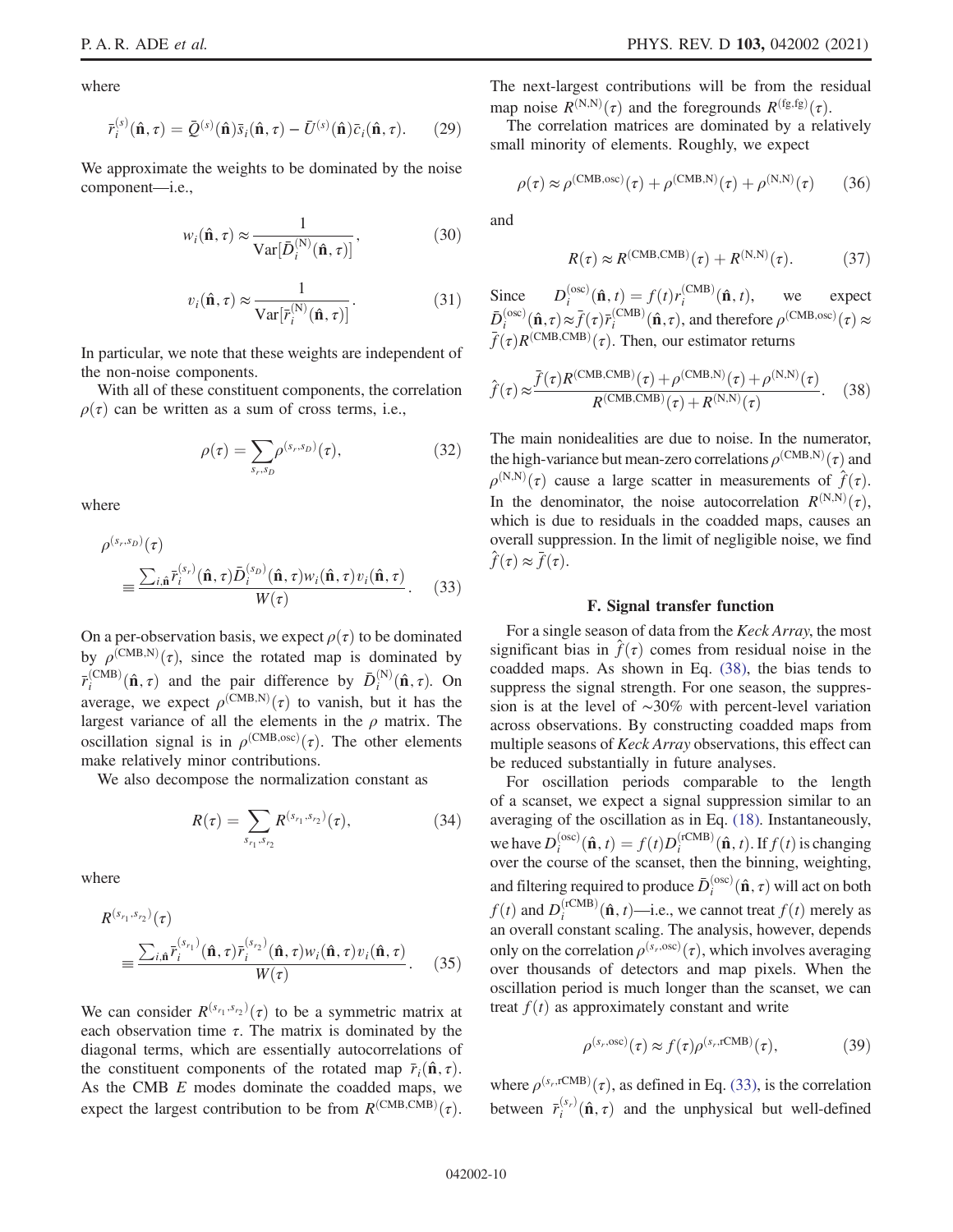$\bar{D}_i^{\text{(rCMB)}}(\hat{\mathbf{n}}, \tau)$ . For shorter oscillation periods, we can sub-<br>divide the scanset into shorter time bins until the approxidivide the scanset into shorter time bins until the approximation is valid. Then the scanset-level correlation  $\rho^{(s_r, osc)}(\tau)$ <br>is a weighted average of the correlations from the subdiviis a weighted average of the correlations from the subdivisions. As the time-weighting is approximately uniform in BICEP observations that pass standard selection criteria, we approximate the weighted average with the uniform-weight average  $f(\tau)$  from Eq. [\(18\)](#page-6-3) and write

$$
\rho^{(s_r, \text{osc})}(\tau) \approx \bar{f}(\tau) \rho^{(s_r, \text{rCMB})}(\tau). \tag{40}
$$

<span id="page-10-1"></span>This averaging suppresses the signal for oscillation periods on the order of a scanset. The suppression could be reduced by binning more finely in time. We argued in Sec. [III C](#page-5-3) that finer time binning is unmotivated given the constraints set by SN1987A.

### G. Simulations

<span id="page-10-0"></span>The analysis has been cast in terms of the correlation quantities  $\rho(\tau)$  and  $R(\tau)$ . We showed in Sec. [III E 2](#page-8-1) how each correlation can be decomposed as a matrix, each element of which gives the correlation between two contributing components of the polarization field. The components we consider are static CMB, static foregrounds, noise, and polarization oscillations. The first three are standard simulation products and are independent. The oscillations are derived from the static CMB according to Eq.  $(2)$  and depend on three parameters: amplitude A, phase  $\alpha$ , and angular frequency  $m$ —i.e., the input oscillation is parametrized as

$$
f(t) = A \cos(mt + \alpha), \tag{41}
$$

<span id="page-10-2"></span>where, by assumption,  $A \ll 1$ .

Simulations are constructed from reobservations of input maps using the real detector pointings, data cuts, and weighting. For the static CMB maps, we use simulations of lensed ΛCDM cosmology, since that is the closest representation to the foreground-cleaned sky signal. Consistent with the standard BICEP simulation pipeline, we use Gaussian dust to simulate Galactic foregrounds.

For noise, we use the real data with random sign flips assigned at each scanset and with the average value subtracted out. This ensures that the coadded noisesimulation map has the same noise properties as the real data, including detector covariances, with negligible residuals from CMB and foregrounds. By flipping signs randomly, any true oscillation signal is scrambled. Furthermore, the template in simulation is constructed from a different CMB realization than the real data, so the correlation method would not pick up an oscillation in the sign-flip noise, even if one were present. A sign-flip noise scheme is computationally efficient, since the noise realizations are simply drawn from the real data rather than from an additional set of reobservations.

For computational efficiency, a major goal of the analysis is to minimize the number of independent reobservations. In the Keck Array, each scanset corresponds to roughly 50 minutes of observation time. In a full year of data, there are  $\sim$ 4 × 10<sup>3</sup> scansets. Many of the scansets are approximately identical in terms of detector pointings, so signalonly simulations need only be run on a minimal set of independent observations, which typically consists of only ∼200 scansets.

Sampling the oscillation parameters  $A$ ,  $\alpha$ , and  $m$  would be computationally infeasible through reobservations. Instead, we note from Eq. [\(40\)](#page-10-1) that  $\rho^{(s_r, \text{osc})}(\tau)$  is always proportional to  $\rho^{(s_r, rCMB)}(\tau)$ , which depends only on the input static CMB field and the detector pointing. We can input static CMB field and the detector pointing. We can then reobserve the unphysical rotated CMB map to create  $\bar{D}_i^{\text{(rCMB)}}(\hat{\mathbf{n}}, \tau)$  for each scanset and then correlate with  $\bar{r}_i^{(s_r)}(\hat{\mathbf{n}}, \tau)$  to construct  $\rho^{(s_r, \text{rCMB})}(\tau)$ . This need only be done once per realization. For the physical oscillation done once per realization. For the physical oscillation signal, we need only scale the result by  $\bar{f}(\tau)$ , which is related to the oscillation parameters through Eqs. [\(18\)](#page-6-3) and [\(41\).](#page-10-2)

For the results presented below, we reobserved 110 realizations of lensed ΛCDM CMB, Gaussian dust, and the rotated version of lensed ΛCDM CMB. For the noise simulations, we use 110 independent sign-flip sequences on the real data. For each realization, we compute the elements of the correlation matrices  $\rho^{(s_r,s_p)}(\tau)$  and  $R^{(s_r,s_p)}(\tau)$ , where  $s_r \in \{CMB, fg, N\}$  and  $s_p \in f_{CMB}$  for N rCMB l. The efficiency is increased  $s_D \in \{CMB, fg, N, rCMB\}$ . The efficiency is increased further by noting that  $R^{(s_{r_1}, s_{r_2})}(\tau)$  is symmetric.<br>The correlations are saved to disk for each de

<span id="page-10-3"></span>The correlations are saved to disk for each detector pair independently, so we can apply detector selections without redundant computation. We define the per-detector correlation matrix elements

$$
\rho_i^{(s_r, s_p)}(\tau) \equiv \frac{\sum_{\hat{\mathbf{n}}} \bar{r}_i^{(s_r)}(\hat{\mathbf{n}}, \tau) \bar{D}_i^{(s_p)}(\hat{\mathbf{n}}, \tau) w_i(\hat{\mathbf{n}}, \tau) v_i(\hat{\mathbf{n}}, \tau)}{W_i(\tau)} \quad (42)
$$

<span id="page-10-4"></span>and

$$
R_i^{(s_{r_1}, s_{r_2})}(\tau) \equiv \frac{\sum_{\hat{\mathbf{n}}} \bar{r}_i^{(s_{r_1})}(\hat{\mathbf{n}}, \tau) \bar{r}_i^{(s_{r_2})}(\hat{\mathbf{n}}, \tau) w_i(\hat{\mathbf{n}}, \tau) v_i(\hat{\mathbf{n}}, \tau)}{W_i(\tau)},
$$
\n(43)

where

$$
W_i(\tau) \equiv \sum_{\hat{\mathbf{n}}} w_i(\hat{\mathbf{n}}, \tau) v_i(\hat{\mathbf{n}}, \tau). \tag{44}
$$

With these definitions, we can construct the all-detector matrix elements with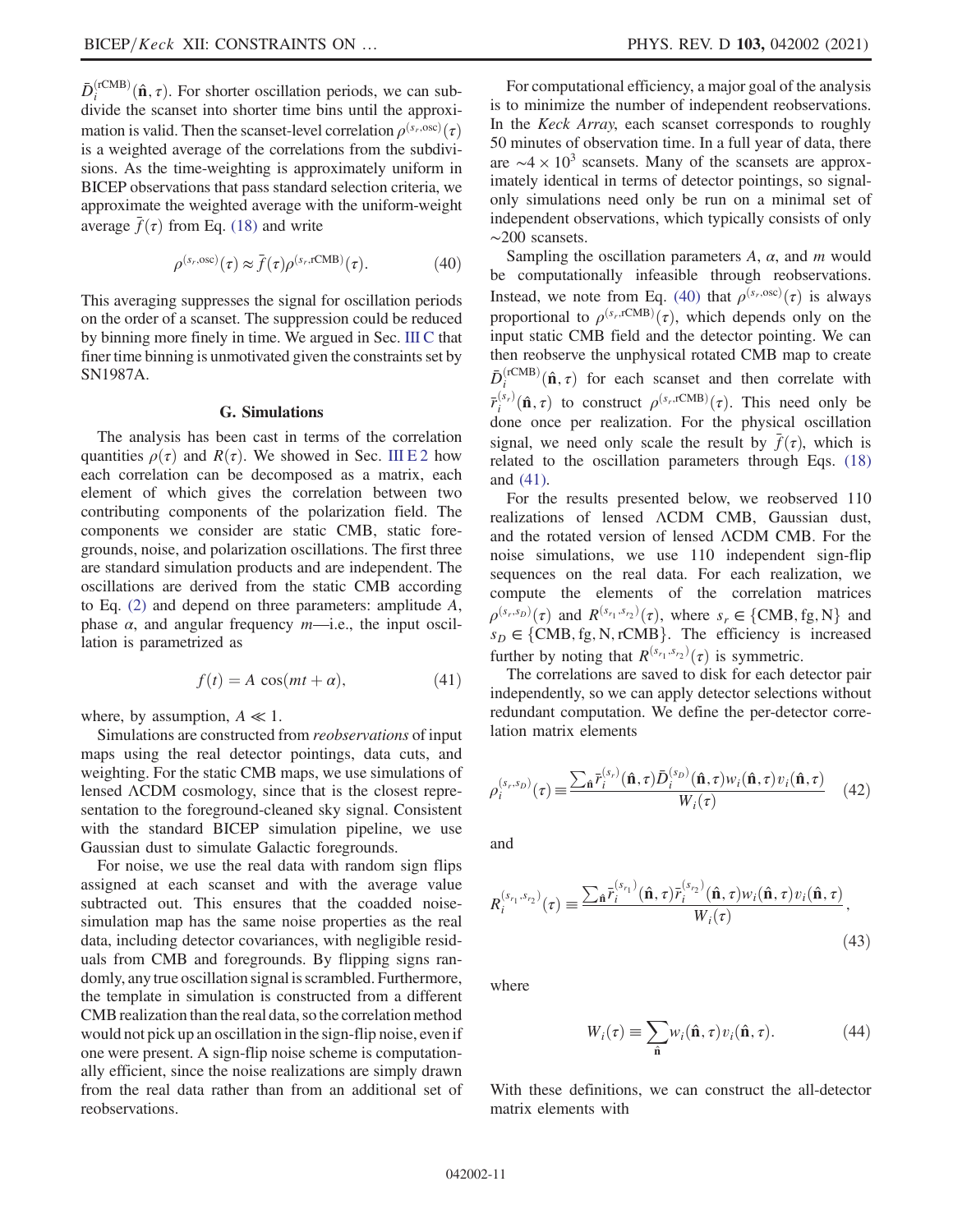$$
\rho^{(s_r,s_D)}(\tau) = \frac{1}{W(\tau)} \sum_i \rho_i^{(s_r,s_D)}(\tau) W_i(\tau),\tag{45}
$$

$$
R^{(s_{r_1}, s_{r_2})}(\tau) = \frac{1}{W(\tau)} \sum_{i} R_i^{(s_{r_1}, s_{r_2})}(\tau) W_i(\tau) \qquad (46)
$$

and

$$
W(\tau) = \sum_{i} W_i(\tau). \tag{47}
$$

To accommodate the scan-direction jackknife test described below in Sec. [V,](#page-14-0) we separate the results for left- and rightgoing scans. We save the per-detector correlation to disk in this separated form and combine scan directions in a weighted average only once a jackknife test has been chosen that does not depend on scan direction.

An example of a simulated time series is shown in Fig. [3](#page-11-2), where we also isolate the contributions from background and from axion-like polarization oscillations. The data are dominated by background fluctuations, and the oscillation is a small perturbation. As discussed in Sec. [III F,](#page-9-0) the estimator  $f(\tau)$  returns a slightly suppressed version of the true signal  $f(t)$ .

The template maps  $\overline{Q}(\hat{\bf n})$  and  $\overline{U}(\hat{\bf n})$  are constructed from all detectors observing at the same photon frequency. For this reason, the detector-related systematics tests described in Sec. [V](#page-14-0) are partial jackknives, since the template is constructed from all detectors, but the correlation sums in Eqs. [\(21\)](#page-6-2) and [\(26\)](#page-7-2) cover only half of the detectors.

### <span id="page-11-0"></span>IV. LIKELIHOOD AND BAYESIAN UPPER LIMITS

We compare the data  $\hat{f}(\tau)$  to a model consisting of static CMB, static foregrounds, noise, and a single oscillating component; i.e., we assume there is only one axion mass m. From simulation, we construct the model distribution and estimate a likelihood for each candidate value of m independently. By imposing prior distributions on the amplitude A and phase  $\alpha$ , we can set Bayesian upper limits on the axion-photon coupling constant, which is directly related to the oscillation amplitude A. At the same time, we fit for amplitude and phase and form a test statistic to check for consistency with the background-only model, where we take the background to consist of static CMB, static foregrounds, and noise.

### A. Model distribution from simulation

<span id="page-11-1"></span>In simulation, we can decompose the estimator  $\hat{f}(\tau)$  $[Eq. (27)]$  $[Eq. (27)]$  as a matrix by

<span id="page-11-2"></span>

FIG. 3. A simulated time series  $\hat{f}(\tau)$  [blue] with an input rotation amplitude  $A/2 = 3^{\circ}$ , chosen to be relatively large in order to illustrate the effect more clearly. The background  $\hat{f}^{(bkg)}(\tau)$  [cyan, defined explicitly in Eq. [\(52\)\]](#page-12-2) dominates over the oscillating<br>comparent  $\hat{\chi}^{(osc)}(\tau)$  for Eq. (51)]. The terministy mans  $\bar{\phi}^{(A)}$  and  $\bar{f}^{($ component  $\hat{f}^{(osc)}(\tau)$  [red, Eq. [\(51\)\]](#page-12-3). The template maps  $\bar{Q}(\hat{\bf{n}})$  and  $\bar{U}(\hat{\bf{n}})$  are constructed from standard BICEP simulations of only the 2012 observing season of the Keck Array so the underlying true osci 2012 observing season of the Keck Array, so the underlying true oscillation  $f(t)$  (orange) is not recovered at full strength but is instead suppressed by ∼30% as described in Sec. [III F.](#page-9-0)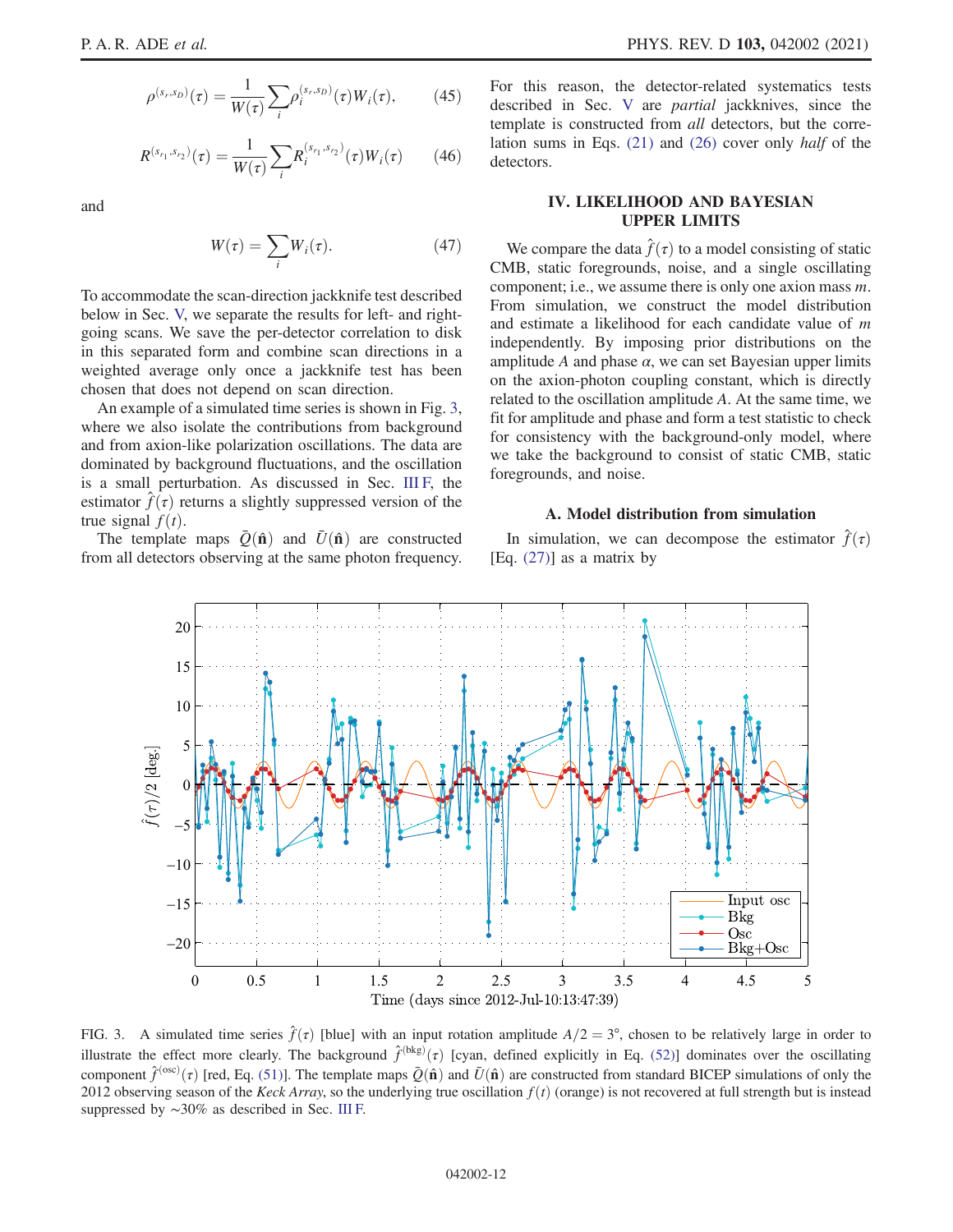$$
\hat{f}^{(s_r,s_D)}(\tau) \equiv \frac{\rho^{(s_r,s_D)}(\tau)}{R(\tau)},
$$
\n(48)

where  $\rho^{(s_r,s_p)}(\tau)$  is defined in Eq. [\(33\)](#page-9-2) and  $R(\tau)$  in Eq. [\(26\)](#page-7-2).<br>The denominator then contains contributions from all of The denominator, then, contains contributions from all of the nonoscillating map components. From Eq. [\(40\),](#page-10-1) we can pull out the dependence on  $\bar{f}(\tau)$  and rewrite the oscillating elements in terms of the rotated map, i.e.,

$$
\hat{f}^{(s_r, \text{osc})}(\tau) = \bar{f}(\tau)\hat{f}^{(s_r, \text{rCMB})}(\tau). \tag{49}
$$

This is a convenient factorization, since we save  $\rho^{(s_r, \text{ICMB})}(\tau)$  to disk, but not  $\rho^{(s_r, \text{osc})}(\tau)$ , as described in Sec. [III G](#page-10-0). We define the *dynamic* mixing angle

$$
\hat{f}^{(\text{dyn})}(\tau) \equiv \sum_{s_r} \hat{f}^{(s_r, \text{rCMB})}(\tau), \tag{50}
$$

<span id="page-12-3"></span>where  $s_r \in \{CMB, fg, N\}$ . The oscillating component of the mixing angle is, then,

$$
\hat{f}^{(\text{osc})}(\tau) \equiv \bar{f}(\tau)\hat{f}^{(\text{dyn})}(\tau). \tag{51}
$$

<span id="page-12-2"></span>Independent of any particular choice for oscillation parameters  $A$ ,  $\alpha$ , and  $m$ , we can use the dynamic mixing angle  $\hat{f}^{(\text{dyn})}(\tau)$  to investigate and precompute statistics of the signal transfer function. We define the *hackground* mixing signal transfer function. We define the background mixing angle by

$$
\hat{f}^{(\text{bkg})}(\tau) \equiv \sum_{s_r, s_D} \hat{f}^{(s_r, s_D)}(\tau), \tag{52}
$$

where  $s_r, s_D \in \{CMB, fg, N\}$ . Then, the full mixing angle is

$$
\hat{f}(\tau) = \hat{f}^{(\text{bkg})}(\tau) + \hat{f}^{(\text{osc})}(\tau) \n= \hat{f}^{(\text{bkg})}(\tau) + \bar{f}(\tau)\hat{f}^{(\text{dyn})}(\tau).
$$
\n(53)

We simulate many realizations of  $\hat{f}(\tau)$ . The mean over realizations is

$$
\langle \hat{f}(\tau) \rangle = \langle \hat{f}^{(\text{bkg})}(\tau) \rangle + \bar{f}(\tau) \langle \hat{f}^{(\text{dyn})}(\tau) \rangle, \qquad (54)
$$

so we need save to disk only  $\langle \hat{f}^{(bkg)}(\tau) \rangle$  and  $\langle \hat{f}^{(dyn)}(\tau) \rangle$ , neither of which depends on oscillation parameters. To neither of which depends on oscillation parameters. To explore the oscillation parameter space, we scale the dynamic component by  $\bar{f}(\tau)$  and take the linear combination with the background component. In the limit of noiseless coadded maps, the dynamic component is close to unity. From Eq. [\(38\),](#page-9-1) however, we see that residual noise in the coadded maps will suppress the signal. The quantity  $\langle \hat{f}^{(\text{dyn})}(\tau) \rangle$  is a measure of this suppression. We find  $\langle \hat{f}^{(\text{dyn})}(\tau) \rangle \approx 70\%$  with an agason of 150 GHz data from  $\langle \hat{f}^{(\text{dyn})}(\tau) \rangle \approx 70\%$  with one season of 150 GHz data from<br>the *Keck Array* and the variance over  $\tau$  is at the percent the *Keck Array*, and the variance over  $\tau$  is at the percent level. The variance in  $\hat{f}^{(\text{dyn})}(\tau)$  over realizations for a given scanset  $\tau$  is also at the percent level. In general, the consequence of residual noise is a consistent suppression of the signal by roughly 30%. The suppression can be lessened by using more seasons of data to form the coadded maps.

<span id="page-12-4"></span>By assumption, the true background mean vanishes. Even though the sample mean over realizations may be nonzero, we set the background model mean to zero. Then the full model mean—i.e., including oscillations—is

$$
\mu(\tau) \equiv \bar{f}(\tau) \langle \hat{f}^{(\text{dyn})}(\tau) \rangle.
$$
 (55)

<span id="page-12-5"></span>The variance over realizations is dominated by the background, so we take the model variance to be

$$
\sigma^2(\tau) \equiv \langle (\hat{f}^{(\text{bkg})}(\tau))^2 \rangle.
$$
 (56)

With the ensemble of simulations, one can check that the standardized variable

$$
s_{\tau} \equiv \frac{\hat{f}(\tau) - \mu(\tau)}{\sigma(\tau)} \tag{57}
$$

is Gaussian distributed with mean zero and unit variance when  $\hat{f}(\tau)$  is created with the same oscillation parameters that define  $\mu(\tau)$ . Additionally, no evidence is found for covariances between scansets. We take it as a model assumption, then, that  $s_{\tau}$  is drawn independently for each scanset time  $\tau$  from a standard Gaussian distribution.

#### 1. Pseudosimulations

<span id="page-12-0"></span>We can quickly form pseudosimulations of the time series  $\hat{f}(\tau)$  by resampling from a Gaussian distribution with mean  $\mu(\tau)$  [Eq. [\(55\)](#page-12-4)] and standard deviation  $\sigma(\tau)$ [Eq. [\(56\)](#page-12-5)]. In this way, we can avoid the computational expense of a large number of reobservations. In the results presented below, we use 110 reobservations to estimate  $\mu(\tau)$  and  $\sigma(\tau)$  for each scanset time  $\tau$ . To estimate p values, however, we fill out the distribution with a larger number of pseudo-simulations:  $2 \times 10^4$  realizations to test for consistency with the background model, and  $5 \times 10^3$  realizations to test for spurious systematic excesses.

#### B. Likelihood function

<span id="page-12-6"></span><span id="page-12-1"></span>We form a Gaussian likelihood for a three-parameter oscillation model. Let  $\mu(\tau; m, A, \alpha)$  be the model mean [Eq. [\(55\)](#page-12-4)] formed when  $f(t) = A \cos(mt + \alpha)$ . Then we form the test statistic

$$
q_m(A,\alpha) \equiv \sum_{\tau} \left[ \frac{\hat{f}(\tau) - \mu(\tau;m,A,\alpha)}{\sigma(\tau)} \right]^2, \qquad (58)
$$

where the estimator  $\hat{f}(\tau)$  is formed from the input data. We remove from the analysis any scansets whose model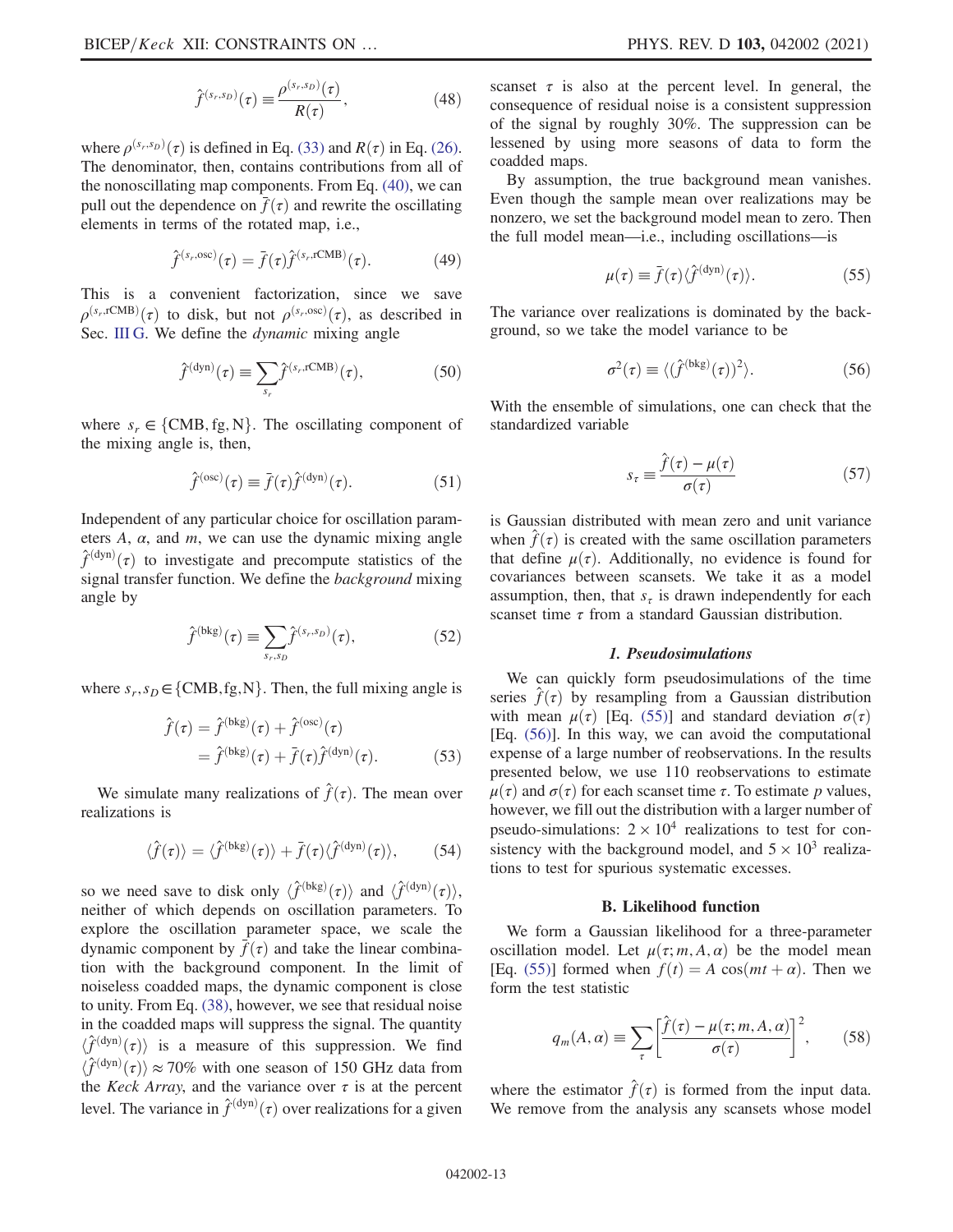variance  $\sigma^2(\tau)$  is more than two standard deviations from the mean model variance. The associated observation times  $\tau$  simply do not contribute to the sum in Eq. [\(58\)](#page-12-6). As the model is assumed to be Gaussian, the quantity  $q_m(A, \alpha)$  is a  $\chi^2$  test statistic with *n* degrees of freedom, where *n* is the number of scansets contributing to the sum.

In general, we will consider each value of  $m$  separately. For each m, we will allow amplitude A and phase  $\alpha$  to vary, so we form an ensemble of likelihoods, one for each value of m:

$$
L_m(A, \alpha) = N \exp\left[-\frac{q_m(A, \alpha)}{2}\right],\tag{59}
$$

where

$$
N \equiv \frac{1}{\sqrt{(2\pi)^n \prod_{\tau} \sigma^2(\tau)}}\tag{60}
$$

is a normalization coefficient. Crucially, there is no dependence on oscillation parameters in  $N$ , so it will be convenient to consider likelihood ratios, for which the N dependence drops out.

For computational efficiency, it is convenient to express the test statistic  $q_m(A, \alpha)$  from Eq. [\(58\)](#page-12-6) as a linear combination of  $\tau$  sums, each of which depends only on m and *not* on A or  $\alpha$ . This can be accomplished by rewriting Eq. [\(41\)](#page-10-2) as

$$
f(t) = A[\cos(mt)\cos\alpha - \sin(mt)\sin\alpha].
$$
 (61)

The decomposition carries through Eqs. [\(18\)](#page-6-3) and [\(55\)](#page-12-4), which enters in the test statistic  $q_m(A, \alpha)$ . By expanding the square in the summand of Eq. [\(58\)](#page-12-6), the A- and  $\alpha$ -dependent factors can be pulled out of the  $\tau$  sums. These  $\tau$  sums can be evaluated for a chosen set of m values and saved to disk. The two-dimensional parameter space of amplitude A and phase  $\alpha$  can then be explored quickly by forming linear combinations of the m-dependent terms.

#### C. Bayesian upper limits

<span id="page-13-0"></span>Having computed the likelihood  $L_m(A, \alpha)$ , we marginalize over the phase  $\alpha$ , which carries no information about axion properties and is expected to be random. We set a uniform prior on the phase and define the marginal likelihood

$$
L_m(A) \equiv \frac{1}{2\pi} \int_0^{2\pi} d\alpha L_m(A, \alpha). \tag{62}
$$

For the amplitude A, we impose a prior distribution  $P(A)$ . The prior could, in principle, vary with  $m$ . For example, the prior could incorporate axion constraints from other datasets. For this analysis, however, we set a uniform, m-independent prior.

The posterior distribution for each  $m$  value is

$$
P_m(A|\{\hat{f}(\tau)\}) = \frac{P(A)L_m(A)}{\int dA P(A)L_m(A)},
$$
(63)

i.e., the probability density for amplitude A given the angular frequency m and the data  $\{\hat{f}(\tau)\}\)$ . We set a linearly uniform prior

$$
P(A) = \frac{1}{A_{\text{max}}} [0 \le A \le A_{\text{max}}],
$$
 (64)

where  $A_{\text{max}}$  is set conservatively above the current constraints in the axion mass range under consideration. In the results below, we have used  $A_{\text{max}}/2 = 4^{\circ}$  in the results below.<sup>6</sup> We integrate the posterior to estimate a cumulative distribution function (CDF), which we again compute for each *m* value independently:

$$
F_m(A) = \int_0^A dA' P_m(A'|\{\hat{f}(\tau)\}). \tag{65}
$$

We set a Bayesian 95% credible interval by finding the amplitude A that satisfies the condition  $F_m(A) = 95\%$ . This is our upper limit on the oscillation amplitude at each m value.

#### D. Background consistency

<span id="page-13-3"></span><span id="page-13-1"></span>To check for consistency with the background, we form a  $\Delta \chi^2$  test statistic. First, we evaluate the test statistic [Eq. [\(58\)\]](#page-12-6) for the background model—i.e., with  $A = 0$ :

$$
q_0 \equiv q_m(0, \alpha). \tag{66}
$$

<span id="page-13-2"></span>Then, we find the amplitude  $\hat{A}_m$  and phase  $\hat{\alpha}_m$  that minimize  $q_m(A, \alpha)$ . The test statistic for background consistency is

$$
\Delta q_m \equiv q_0 - q_m(\hat{A}_m, \hat{\alpha}_m), \tag{67}
$$

which is expected to be  $\chi^2$ -distributed with 2 degrees of freedom. This expectation is confirmed in simulations, but we do not rely on it in the results presented below. Instead, all  $p$  values are calibrated with an ensemble of simulations.

<span id="page-13-4"></span>We evaluate the test statistic  $\Delta q_m$  from Eq. [\(67\)](#page-13-2) for each m value. In the results presented below, we consider  $\sim 10^4$ values, so it is necessary to account for a trials factor. We use

$$
\Delta \hat{q} \equiv \max_{m>0} (\Delta q_m) \tag{68}
$$

<sup>&</sup>lt;sup>6</sup>We will often be interested in the quantity  $A/2$ , since it is the amplitude of the on-sky oscillation of polarization angles. The quantity  $A$  is the amplitude of the mixing of Stokes  $Q$  and  $U$ .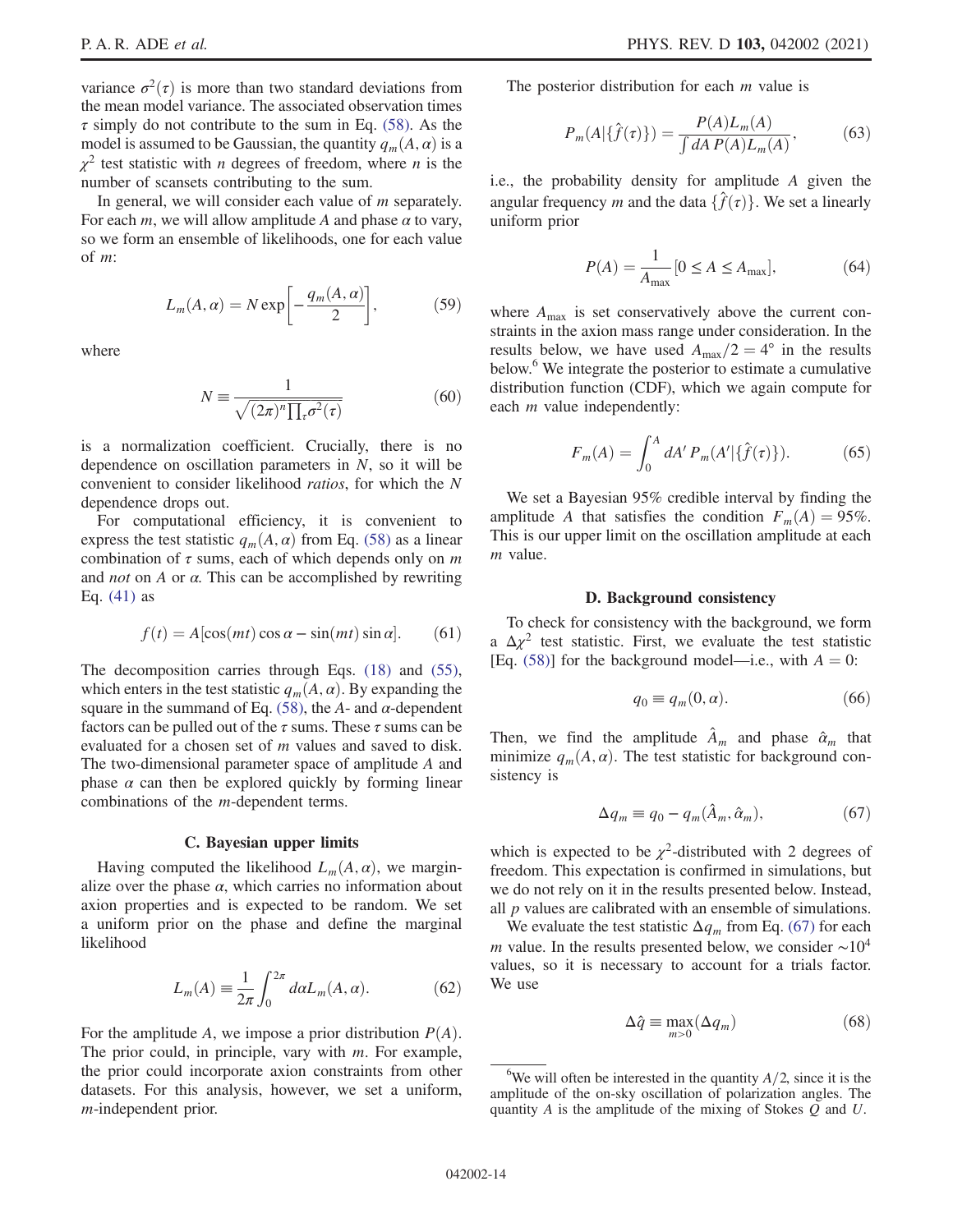as a global test statistic. We exclude  $m = 0$  from the maximization, since this term represents a constant offset and not an oscillation. Let  $\hat{p}$  be the associated probability to exceed (PTE) or p value for  $\Delta \hat{q}$ . In the results presented below, we have calibrated  $\hat{p}$  with  $2 \times 10^4$  realizations and can therefore estimate statistical tension up to the level of  $\sim 3\sigma$ .

## V. SYSTEMATICS

<span id="page-14-0"></span>We perform a set of data splits to test for systematic effects that could create spurious oscillation signals. The set of splits is identical to those performed in previous BICEP/ Keck analyses (cf. Ref. [\[40\]\)](#page-22-19), but the implementation and interpretation are different.

The template maps  $\bar{Q}(\hat{\bf n})$  and  $\bar{U}(\hat{\bf n})$  are constructed from the full dataset regardless of which jackknife test is under consideration. The rotated map  $\bar{r}_i(\hat{\mathbf{n}}, \tau)$  [defined in Eq.  $(20)$ ] depends on the orientation of detector *i* at scanset time  $\tau$  but is otherwise simply a linear combination of the template maps. For each scanset  $\tau$ , we form the per-detector correlation matrix elements  $\rho_i^{(s_r,s_p)}(\tau)$  and  $R_i^{(s_{r_1},s_{r_2})}(\tau)$ <br>defined in Eqs. (42) and (43) respectively. The correlations defined in Eqs. [\(42\)](#page-10-3) and [\(43\),](#page-10-4) respectively. The correlations are constructed separately for left- and right-going scans, of which there are approximately 50 each per scanset. Having saved to disk the per-detector correlations split by scan direction for each scanset, we can perform jackknife tests by selecting subsets of these quantities to form a time series  $\hat{f}(\tau)$  and a likelihood  $L_m(A)$ . For the nontemporal jackknife tests, we form the mixing-angle estimator  $\hat{f}(\tau)$  for each scanset  $\tau$  from half of the data, either from only one of the scan directions or from only half of the detectors. For the temporal jackknife tests, we form the mixing-angle estimator  $\hat{f}(\tau)$  from all of the data available at each scanset, but we form the likelihood  $L_m(A)$  from only half of the scansets.

#### A. Nontemporal jackknife tests

<span id="page-14-1"></span>The nontemporal jackknives test whether the estimator  $\hat{f}(\tau)$  is a good statistical representation of the data collected during scanset  $\tau$ . We split the data either by the direction the telescope is slewing or by the contributing detectors, and we search for a systematic difference in the results. We perform the following nine nontemporal data splits defined in Sec. 8 of Ref. [\[40\]](#page-22-19): Scan direction, Tile, Tile/deck, Focal plane inner/outer, Tile top/bottom, Tile inner/outer, Mux column, Mux row, and Differential pointing best/worst. The scan-direction jackknife is considered nontemporal for the axion oscillation analysis, since the left- and right-going scans are interleaved on timescales much smaller than the oscillation periods of interest. The other jackknives split the data to expose potential nonidealities in optical, detector, or readout properties.

For these jackknife tests, it is possible to cancel the timedomain signal at the scanset level. We form a time series for the jackknife difference

$$
\hat{f}^{(\mathrm{jk})}(\tau) \equiv \frac{\hat{f}^{(1)}(\tau) - \hat{f}^{(2)}(\tau)}{2},\tag{69}
$$

where  $\hat{f}^{(i)}(\tau)$  is the mixing-angle estimator formed from the<br>ith helf of the date split. We can treat  $\hat{f}^{(ik)}(\tau)$  as an ordinary *i*th half of the data split. We can treat  $\hat{f}^{(jk)}(\tau)$  as an ordinary time series. In simulation, one can check the efficacy of the time series. In simulation, one can check the efficacy of the signal cancellation by looking at  $\langle \hat{f}^{(\text{dyn})}(\tau) \rangle$  (introduced in Sec. [IVA](#page-11-1)) constructed from many realizations of  $\hat{f}^{(jk)}(\tau)$ .<br>Recall that  $\hat{f}^{(dyn)}(\tau)$ . 70% for undifferenced data. With Recall that  $\langle \hat{f}^{(\text{dyn})}(\tau) \rangle \sim 70\%$  for undifferenced data. With differencing there is a substantial reduction in  $\langle \hat{f}^{(\text{dyn})}(\tau) \rangle$ differencing, there is a substantial reduction in  $\langle \hat{f}^{(\text{dyn})}(\tau) \rangle$ , though there is variation among the jackknife tests. As the though there is variation among the jackknife tests. As the noise level is expected to be comparable to current limits on the axion-photon coupling constant, we need only require a relatively modest signal cancellation. All of the tests reduce  $\langle \hat{f}^{(\text{dyn})}(\tau) \rangle$  by more than a factor of 20 with percent-level<br>scatter over  $\tau$ . The scan-direction jackknife cancels the scatter over  $\tau$ . The scan-direction jackknife cancels the signal significantly better than all other tests, while the Focal plane inner/outer test cancels worst, with a fewpercent bias away from zero.

Treating  $\hat{f}^{(jk)}(\tau)$  as a measured rotation-angle time<br>ries we can evaluate the test statistic [Eq. (67)] for series, we can evaluate the test statistic [Eq. [\(67\)](#page-13-2)] for background consistency:

$$
\Delta q_m^{(\mathrm{jk})} \equiv \Delta q_m(\{\hat{f}^{(\mathrm{jk})}(\tau)\}).\tag{70}
$$

Even though we expect any time-variable signal to be cancelled, we must perform this consistency test as a function of m. If we only used, e.g., the test statistic  $q_0$ [Eq. [\(66\)\]](#page-13-3) to check for background consistency, we would not pick up small residual oscillations. Sinusoidal fitting has much greater sensitivity to oscillatory signals, so we use the test statistic  $\Delta q_m$  [Eq. [\(67\)](#page-13-2)] for these jackknife tests as well. The  $\Delta q_m$  test statistic is formed by comparing to the undifferenced model distribution. We do not compare to a model distribution based on the jackknife difference, because the signal transfer function for oscillations is close to zero. If  $\hat{f}^{(1)}(\tau)$  and  $\hat{f}^{(2)}(\tau)$  have equal variances, then  $\hat{f}^{(ik)}(\tau)$  have the same variance as the hashroomed. In that  $\hat{f}^{(jk)}(\tau)$  has the same variance as the background. In that case,  $\Delta q_m^{(jk)}$  follows a  $\chi^2$  distribution with 2 degrees of freedom just like  $\Delta q_m$  from Eq. [\(67\).](#page-13-2) In general, the variances are *not* equal, but the test statistic  $\Delta q_m^{(jk)}$  can be scaled by an  $\mathcal{O}(1)$  factor, which can be fit for, to map it onto a  $\chi^2$  distribution with 2 degrees of freedom. We do not, however, rely on the  $\chi^2$  expectation for any results and instead calibrate *p* values for  $\Delta q_m^{(jk)}$  through simulation.

<span id="page-14-2"></span>Just as discussed for the background consistency test in Sec. [IV D,](#page-13-1) we must account for the large number of m values being tested. We define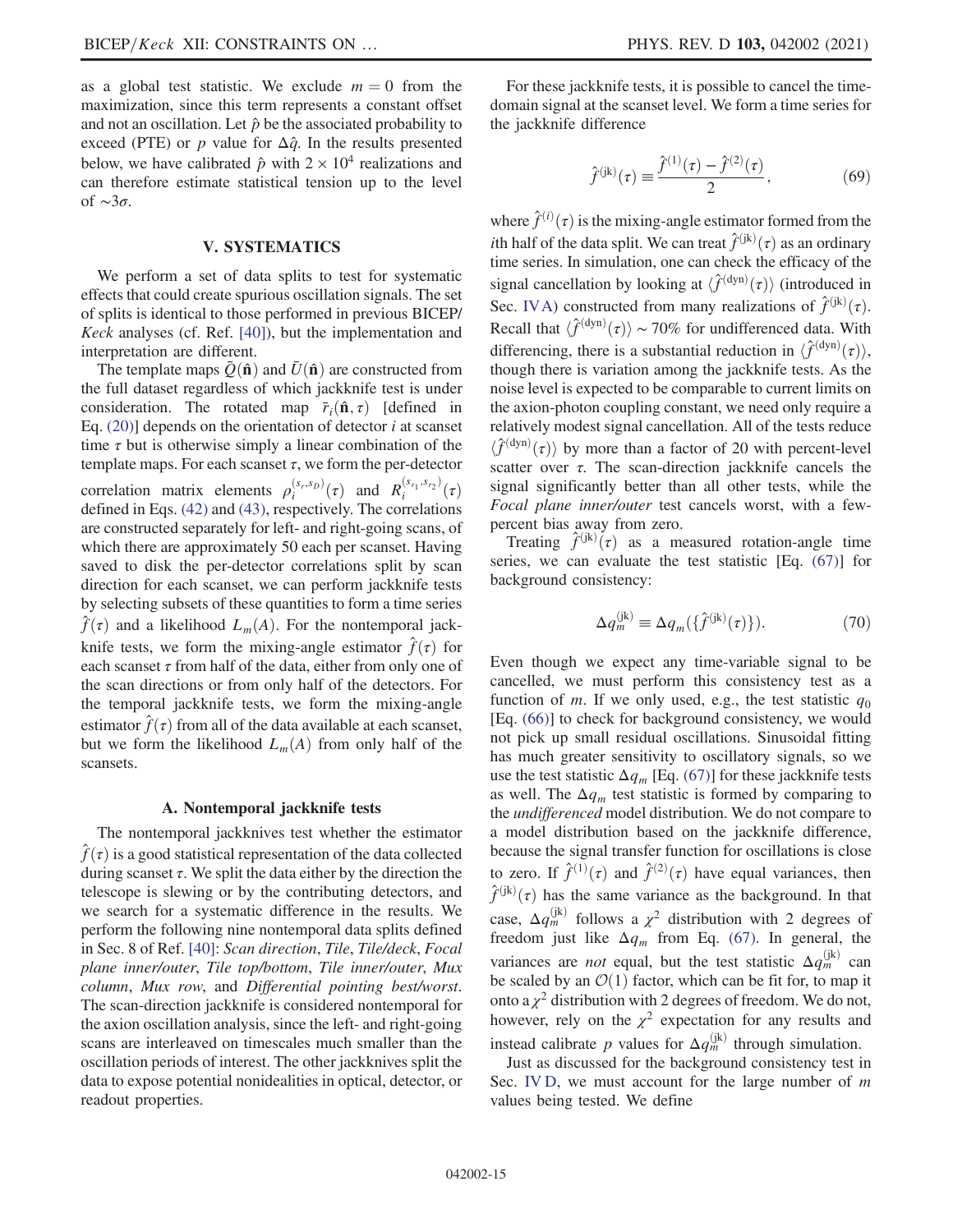$$
\Delta \hat{q}^{(\mathrm{jk})} \equiv \max_{m>0} (\Delta q_m^{(\mathrm{jk})}),\tag{71}
$$

the most extreme signal-like excess, as a global test statistic for consistency with simulations. We exclude  $m = 0$  from the maximization, since this value represents a constant rotational offset, which may indicate an inefficiency in the experiment but does not produce spurious signals. We estimate a *p* value for this test statistic by comparing to a distribution of background-only pseudosimulations differenced in the same manner. Since the signal mostly cancels, the background-only simulations give approximately the same results as simulations with signal included.

## B. Temporal jackknife tests

<span id="page-15-2"></span>Whereas the nontemporal jackknives test for statistical consistency within a scanset, the temporal jackknives test for consistency among scansets. We split the scansets into two groups and search for a systematic difference in oscillation signals. We perform the following five temporal data splits defined in Sec. 8 of Ref. [\[40\]](#page-22-19): Deck angle, Alternative deck, Temporal split, Azimuth, and Moon up/down. These tests are designed to expose pickup from far sidelobes and nonidealities of the optical performance. Because we are searching for a time-varying signal, it is not possible for temporal jackknives to cancel the signal in the time domain. Instead, we cancel the signal in the frequency domain by considering the best-fit oscillation amplitude constructed from each half of the temporal split. We form the test statistic

$$
\hat{A}_{m}^{(\mathrm{jk})} \equiv \left| \frac{\hat{A}_{m}^{(1)} - \hat{A}_{m}^{(2)}}{2} \right|,\tag{72}
$$

<span id="page-15-3"></span>where  $\hat{A}_{m}^{(i)}$  is the best-fit amplitude formed from the *i*th half of the data split. We take the absolute value of the difference, so signal-like systematics appear on only one side of the test-statistic distribution. Since the temporal data splits impose different window functions on the time series  $f(\tau)$ , the best-fit amplitudes may vary even when the true frequency content is the same. This is similar to apodization effects in Fourier transforms, though we are not computing a Fourier transform here. This test statistic cancels the signal by more than an order of magnitude, but the residual has a larger variance than the background. We accept this increased variance from potential signals but still require the real jackknife results to match a background-only model. The test statistic  $\hat{A}_m^{(jk)}$  is distributed approximately as a one-sided Gaussian, but we estimate all  $p$  values by comparing with simulations.

Due to the signal transfer function from time binning, the variance in  $\hat{A}_m^{(jk)}$  increases with m. To keep the same normalization across the entire  $m$  range, we divide by the standard deviation as measured from background-only simulations. The test statistic we use for estimating statistical deviations from the model distribution is, then,

$$
a_m^{(jk)} \equiv \frac{\hat{A}_m^{(jk)}}{\text{std}[\hat{A}_m^{(jk)}]}.
$$
 (73)

<span id="page-15-1"></span>As in Secs. [IV D](#page-13-1) and [VA,](#page-14-1) we must account for the large number of *m* values under consideration. We take the largest value over the  $m$  range, which is the most extreme signal-like excess:

$$
\hat{a}^{(jk)} \equiv \max_{m>0} (a_m^{(jk)}). \tag{74}
$$

We exclude  $m = 0$  from the maximization, since this term indicates a constant rotational offset, which produces spurious signals in a way that is dealt with in Sec. [VB1](#page-15-0). We estimate a  $p$  value for this test statistic by comparing to a distribution of background-only pseudosimulations that have been subjected to the same temporal jackknife. Although more signal can leak through the temporal jackknives than the nontemporal jackknives, we require the real data to be statistically consistent with the background-only simulations. This is a stricter requirement than is necessary to test for spurious systematic signals.

### 1. Constant offset

<span id="page-15-0"></span>The temporal jackknives test for two different types of systematics. First, we want to check that any oscillations are appearing at the same level in both halves of the temporal split. Second, we want to know if there is a systematic bias in the rotation angle that depends on a timevariable scan parameter and can, therefore, produce spurious oscillation signals at frequencies related to the observing schedule. The test statistic  $\hat{a}^{(jk)}$  addresses the first type of concern. The second concern is addressed by privileging the  $m = 0$  jackknife difference—i.e., the difference in constant offset between the two halves of the data split. If there is a systematic bias that depends on, e.g., deck angle, then a naive analysis may detect an oscillation signal at frequencies related to the deck rotation schedule. A jackknife split, however, will discover the bias as a statistically anomalous value for  $\hat{A}_0^{(jk)}$ . We therefore include  $\hat{A}_0^{(\text{jk})}$  as a test statistic for the *Deck angle*, Alternative deck, Azimuth, and Moon up/down jackknife tests. The reason we omit the *Temporal split* is that a nonzero value for  $\hat{A}_0^{(jk)}$ could also be produced by a long-period oscillation. In fact, this jackknife test represents a minor unblinding, since a true oscillation, if it happens to be roughly synchronized with one of the temporal jackknife timescales, could appear in  $\hat{A}_0^{(jk)}$ . Since this is unlikely, we proceed with the jackknife test and treat any deviation from the background-only simulations as evidence for a systematic bias.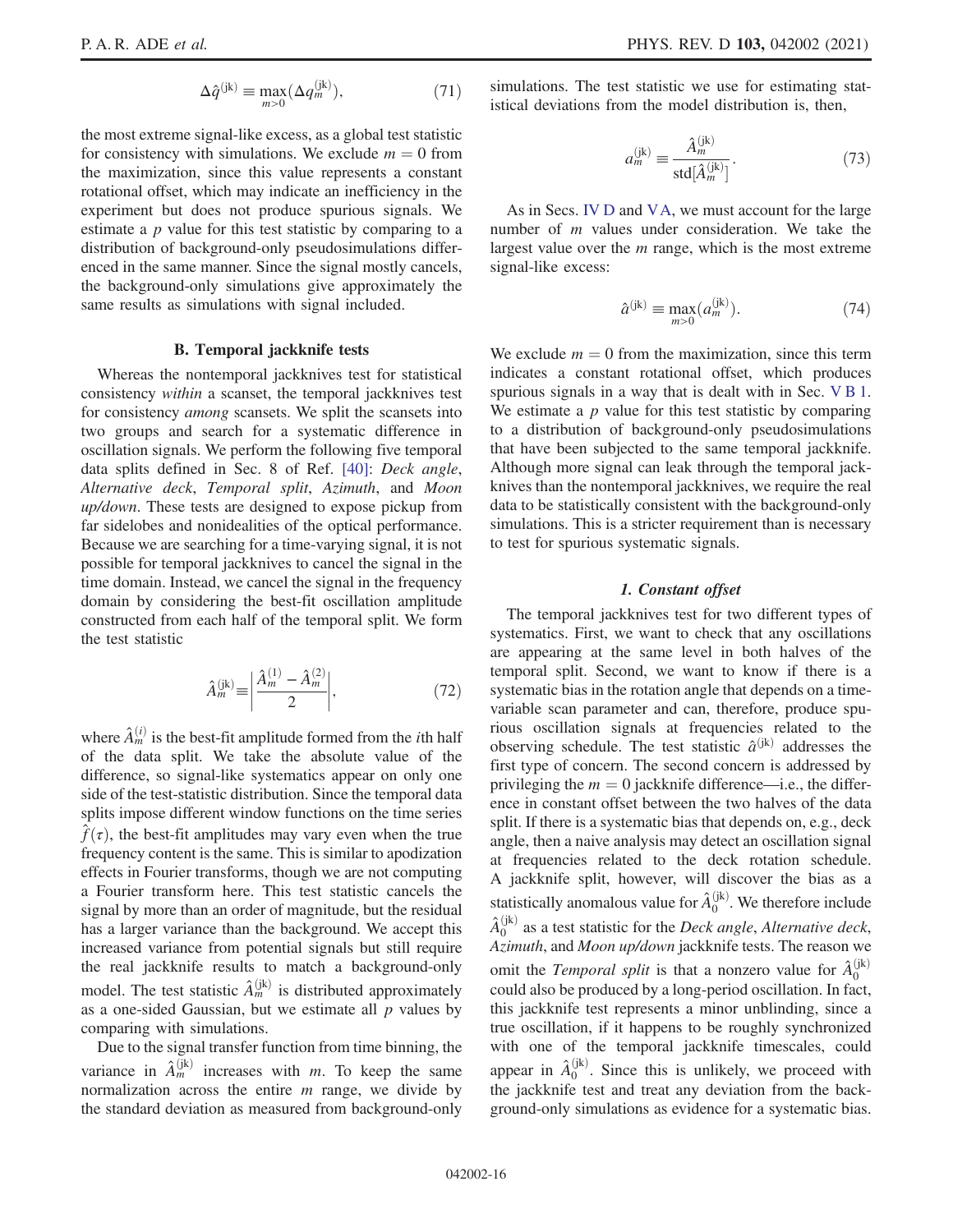### C. Global systematics assessment

For the nine nontemporal jackknives listed in Sec. [VA](#page-14-1), we calculate the test statistic  $\Delta \hat{q}^{(jk)}$  [Eq. [\(74\)\]](#page-15-1). For the five temporal jackknives listed in Sec. [V B](#page-15-2), we calculate the test statistic  $\hat{a}^{(jk)}$  [Eq. [\(72\)](#page-15-3)]. For the four temporal jackknives selected in Sec. V B 1, we calculate the test statistic  $\hat{A}_0^{(jk)}$ [Eq. [\(72\)](#page-15-3)]. In total, then, we are performing 18 tests for consistency with simulations. For each test, we form a  $p$ value, which we will denote  $p_i$ , where i is an index labeling each of the 18 tests. All of these  $p$  values are calibrated by comparing with an ensemble of  $5 \times 10^3$  background-only pseudosimulations (Sec. [IVA 1\)](#page-12-0). A simulation ensemble of this size allows us to estimate  $p$  values down to the level of  $\sim 10^{-3}$ . It is not important to precisely estimate smaller values, since we consider values below this level to indicate unacceptable inconsistency with the model. If we obtained such extreme values, we would consider our measurements to be systematically biased and would investigate the source before unblinding the undifferenced data.

<span id="page-16-2"></span>Because we perform 18 systematics tests, we must account for a trials factor in determining the statistical significance of the most extreme result. We take the minimum jackknife  $p$  value

$$
\hat{p}^{\text{(sys)}} \equiv \min_{i} p_i \tag{75}
$$

<span id="page-16-1"></span>as a global test statistic for consistency with the simulation ensemble. While  $\hat{p}^{\text{(sys)}}$  tests for signal-like systematics, we also check the sensitivity of the jackknife tests with the test statistic

$$
\hat{c}^{\text{(sys)}} \equiv 1 - \max_{i} p_i,\tag{76}
$$

which is a measure of how well the model variances have been estimated. A small value for  $\hat{c}^{(sys)}$  indicates that the variances have been overestimated, which would degrade the sensitivity of the jackknife tests.

The quantities  $\hat{p}^{\text{(sys)}}$  and  $\hat{c}^{\text{(sys)}}$  are drawn from an ensemble of *p* values but are to be regarded as test statistics. We use the ensemble of 110 reobservations to estimate  $p$ values for these test statistics. The reason we do not use the ensemble of  $5 \times 10^3$  pseudosimulations is that these do not include covariances between jackknife tests. The reobservations show negligible covariances among the 18 test statistics, but we do not wish to depend on that statistical independence for any of our results. Let  $p_p$  be the p value of the test statistic  $\hat{p}^{\text{(sys)}}$  and  $p_c$  the p value for  $\hat{c}^{\text{(sys)}}$ . Because these p values are estimated from an ensemble of only 110 realizations, we provide only two significant figures instead of the three significant figures provided for the individual jackknife tests.

We require both  $\hat{p}^{\text{(sys)}}$  and  $\hat{c}^{\text{(sys)}}$  to lie within the central  $2\sigma$  region of the background distribution. Although there are two test statistics, we do not account for a trials factor. Our requirement, therefore, is more stringent than simply requiring overall  $2\sigma$  consistency.

### VI. RESULTS

<span id="page-16-0"></span>For a first demonstration of the methods described in Secs. [III](#page-4-1)–[V,](#page-14-0) we selected the 2012 observing season of the Keck Array. During this season, all five receivers observed at 150 GHz, and the dataset has been thoroughly vetted by the standard BICEP CMB analyses [\[38\].](#page-22-17) The data volume is small enough for relatively quick iteration but large enough to understand computational scalings. The 2012 season represents only a small fraction of the total BICEP dataset, and we intend to extend this analysis to include more data in future publications.

An important element in the analysis is the rotated map  $\bar{r}_i(\hat{\mathbf{n}}, \tau)$  [Eqs. [\(10\)](#page-5-1) and [\(20\)\]](#page-6-4), which is constructed from the coadded maps  $Q(\hat{\bf n})$  and  $\bar{U}(\hat{\bf n})$ . In principle, these coadded maps could be constructed from the full BICEP dataset, while the time series  $\hat{f}(\tau)$  could be restricted to the 2012 season. For computational speed, however, we used only 2012 data in all components of the analysis, which produces a moderate but non-negligible signal suppression  $(Sec. III F).$  $(Sec. III F).$  $(Sec. III F).$ 

### A. Mass coverage

Our upper limits (Sec. [IV C](#page-13-0)) are estimated for each value of  $m$  independently. The set of  $m$  values represents a discrete sampling in mass space rather than a binning. These *m* values can, in principle, be chosen arbitrarily. We wish, however, to achieve approximately continuous coverage over as broad a mass range as possible. Unlike a discrete Fourier transform (DFT), we aim to have some redundancy between neighboring mass values in order to justify interpolation. The methods of Secs. [IV](#page-11-0)and [V](#page-14-0) do not require the results from different mass values to be independent.

Since we bin our results by ∼45-minute scansets (Sec. [III C\)](#page-5-3), we take the minimum oscillation period considered in the analysis to be 2 hr. As described in Sec. [III C](#page-5-3), the constraints on  $g_{\phi\gamma}$  from SN1987A are sufficiently strong that there is little motivation to push to oscillation periods smaller than 2 hr. This sets a maximum frequency for the analysis  $\nu_{\text{max}} = 0.5 \text{ hr}^{-1}$ and an associated maximum mass  $m_{\text{max}} = 2\pi \nu_{\text{max}}$ . Let T be the total time range covered by the time series  $\hat{f}(\tau)$ . Each season, science observations for the Keck Array typically lasted from early March until late October, so  $T \approx 8$  mo for a single season. We set a frequency resolution  $\Delta \nu \equiv 1/(\beta T)$ , where  $\beta$  is a factor that determines the amount of oversampling relative to a conventional DFT. In the results shown below, we use  $\beta = 3$ . With this frequency resolution, we consider the mass range  $0 \le m \le m_{\text{max}}$ . For the 2012 *Keck Array* season, this amounts to  $8638 m$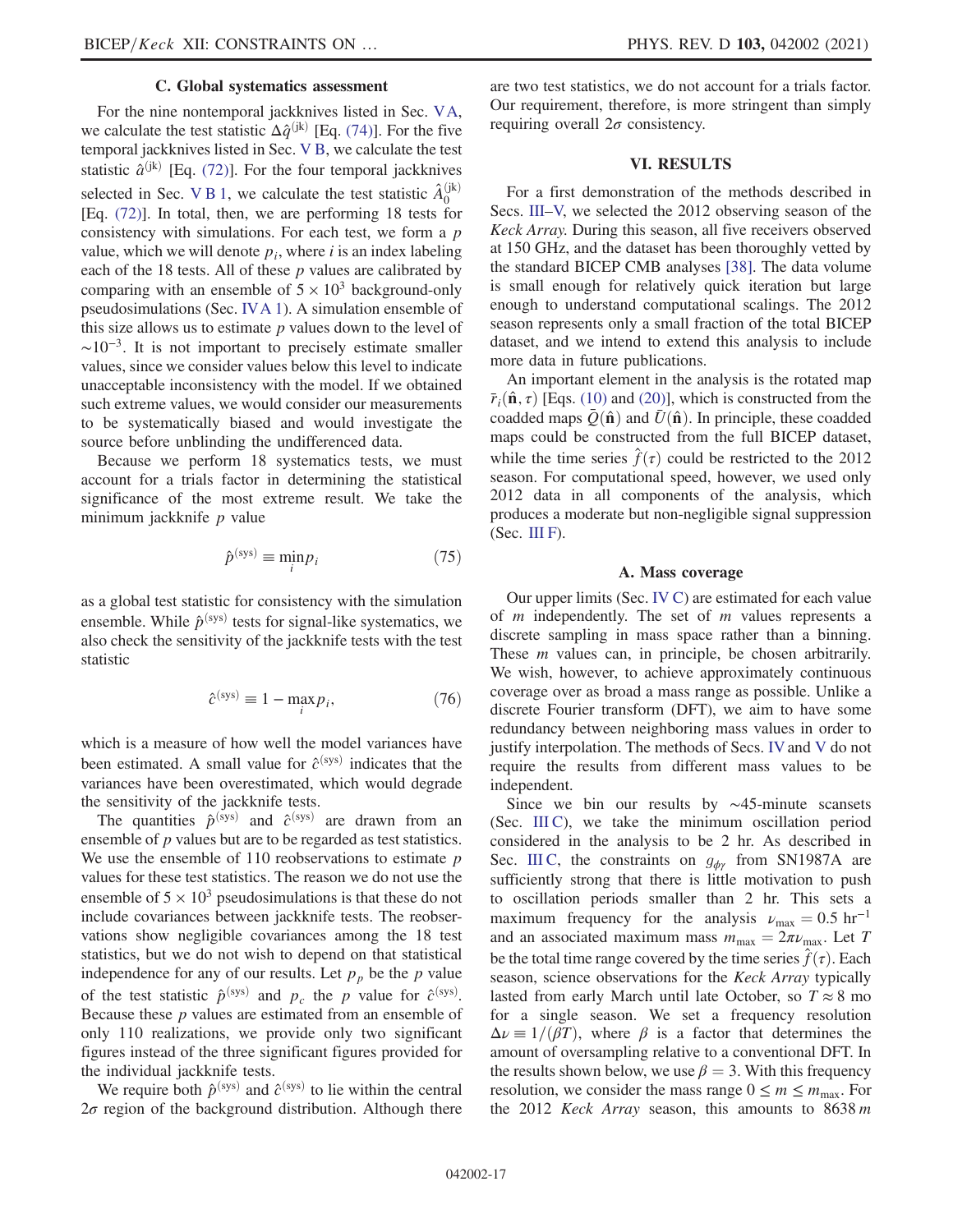values. The  $m = 0$  results are used only for the temporal jackknife test statistic  $\hat{A}_0^{(\mathrm{jk})}$  and are explicitly excluded from all other data products. We also ignore the results for oscillation periods longer than 30 days in order to satisfy the approximation that the coadded maps contain only a negligible contribution from polarization oscillations [Eq.  $(28)$ ]. This last condition removes only 23 m values, but it limits the low-frequency extent of our results. In a future iteration of the analysis, it may be computationally feasible to account for the oscillation residual in the coadded maps and set limits at arbitrarily low frequencies, though we expect degraded sensitivity when the oscillation period is on the order of or larger than the total observing time.

### B. Unblinding procedure

<span id="page-17-0"></span>All real data products were kept blinded until the jackknife tests had been designed and shown in simulation to substantially suppress oscillation signals. From that point on, the results of real jackknife tests were unblinded. When it was concluded that there was no evidence for systematic

<span id="page-17-1"></span>TABLE I. Nontemporal jackknife  $p$  values for the test statistic  $\Delta \hat{q}^{(jk)}$  [Eq. [\(71\)](#page-14-2)]. Several p values are close to 1, and this may be due to overestimates of the model variances, which would weaken but not invalidate the jackknife tests. We assess the statistical significance of the most extreme value with the test statistic  $\hat{c}^{\text{(sys)}}$  [Eq. [\(76\)\]](#page-16-1), which gives a p value  $p_c = 0.044$  and is, therefore, in tension with the background model at the level of  $1.7\sigma$ .

| Jackknife test                   | $p(\Delta \hat{q}^{(jk)})$ |
|----------------------------------|----------------------------|
| Scan direction                   | 0.954                      |
| Tile                             | 0.709                      |
| Tile/deck                        | 0.333                      |
| Focal plane inner/outer          | 0.434                      |
| Tile top/bottom                  | 0.965                      |
| Tile inner/outer                 | 0.534                      |
| Mux column                       | 0.970                      |
| Mux row                          | 0.994                      |
| Differential pointing best/worst | 0.999                      |

<span id="page-17-2"></span>TABLE II. Temporal jackknife  $p$  values for the test statistics  $\hat{a}^{(jk)}$  [Eq. [\(74\)\]](#page-15-1) and  $\hat{A}_0^{(jk)}$  [Eq. [\(72\)](#page-15-3) and Sec. V B 1]. As discussed in Sec. V B 1, we do not consider  $\hat{A}_0^{(jk)}$  for the temporal split.

| Jackknife test   | $p(\hat{a}^{(jk)})$ | $p(\hat{A}_0^{(jk)})$ |
|------------------|---------------------|-----------------------|
| Deck angle       | 0.481               | 0.220                 |
| Alternative deck | 0.330               | 0.621                 |
| Temporal split   | 0.127               |                       |
| Azimuth          | 0.760               | 0.927                 |
| Moon up/down     | 0.621               | 0.191                 |

effects in the jackknife tests, we agreed on a decision tree for unblinding the undifferenced data. Since the Keck Array has collected data for eight seasons, the results from the 2012 season shown below represent a partial unblinding of the full dataset. To prepare for the possibility of a signallike excess, we decided *before* unblinding that a measurement of  $\hat{p} \leq 6.2 \times 10^{-3}$  (see Sec. [IV D](#page-13-1)), which would indicate tension with the background model in excess of 2.5 $\sigma$ , would trigger an analysis of an additional season of data and allow for unblinded investigation of systematic effects in 2012 data. If the excess persisted, it would trigger an analysis of all four of the seasons of Keck Array observations contributing to Ref. [\[38\].](#page-22-17) This strategy would allow us to distinguish between a real signal and a statistical fluctuation while also providing more opportunities and data to search for systematic effects. We measured  $\hat{p} = 0.14$ , which indicates  $1.1\sigma$  signal-like tension with the background model. As this tension is significantly below the  $2.5\sigma$  threshold, we present results from only the 2012 season below. The results from additional seasons are being processed, and we intend to present them in subsequent publications.

<span id="page-17-3"></span>

FIG. 4. The test statistic  $\Delta q_m$  for consistency with the background model [Eq. [\(67\)](#page-13-2)] for real data from the 2012 observing season of the Keck Array. We plot  $\Delta q_m^{1/4}$  on the vertical axis in order to compress the distribution for visual purposes, and we plot frequency  $m/(2\pi)$  in units of inverse days (d<sup>-1</sup>) on the horizontal axis. The maximum and minimum values are indicated in the legend with their corresponding oscillation periods. The levels for global  $2.5\sigma$  fluctuations in both directions are indicated by horizontal red lines—i.e., there is a 1.2% probability in the background model that at least one value of  $\Delta q_m$  will lie outside the region bounded by the red lines.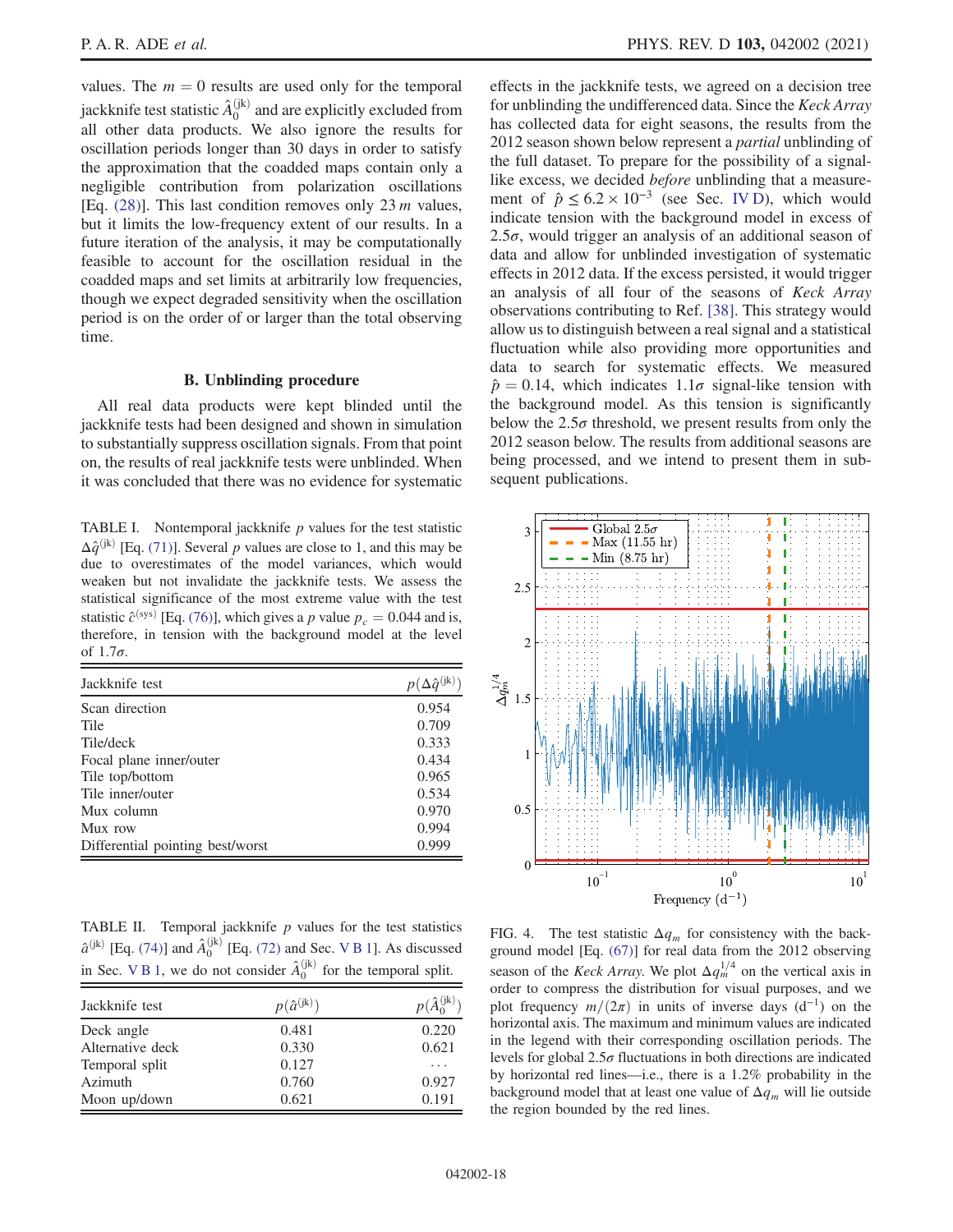### C. Systematics

The results of the 18 jackknife tests described in Sec. [V](#page-14-0) are shown in Tables [I](#page-17-1) and [II](#page-17-2). We find  $p_i > 12.7\%$  for all tests i, and this indicates that no individual test has revealed a spurious signal. Two of the nontemporal jackknife tests (Table [I\)](#page-17-1) show  $p_i > 99\%$ , which may be interpreted as statistically anomalous agreement with the background model. These large p values suggest possible overestimates of the model variances, which lower the sensitivity of the jackknife tests to systematic effects. We provide a global assessment of the jackknife results by considering the test statistics  $\hat{p}^{\text{(sys)}}$  [Eq. [\(75\)](#page-16-2)] and  $\hat{c}^{\text{(sys)}}$  [Eq. [\(76\)](#page-16-1)]. The associated p values come to  $p_p = 0.45$  and  $p_c = 0.044$ , respectively. The latter value is relatively low but lies within the central  $2\sigma$  region  $(0.0228 \le p \le 0.9772)$ , and we therefore conclude that there is no statistically significant tension with the background model.

A possible improvement for a future iteration of the systematics analysis is to consider, in addition to the most extreme p values  $\hat{p}^{(\text{sys})}$  and  $\hat{c}^{(\text{sys})}$ , the p-value distribution, though it should be noted that the introduction of additional test statistics dilutes the sensitivity of each.

### D. Background consistency

To check for consistency with the background model, we consider the test statistic  $\Delta q_m$  (Sec. [IV D](#page-13-1)), which is plotted in Fig. [4](#page-17-3) for real data from the 2012 observing season of the *Keck Array*. Since there are roughly  $10<sup>4</sup>$  frequencies included in our analysis, we use the test statistic  $\Delta \hat{q}$ [Eq. [\(68\)\]](#page-13-4), which is simply the maximum value of  $\Delta q_m$ , to estimate a global p value  $\hat{p}$ . In Fig. [4](#page-17-3), we show the 2.5 $\sigma$ levels for  $\Delta \hat{q}$ , and we see that the entire spectrum lies within this region. We find  $\hat{p} = 0.14$ , which indicates a 1.1 $\sigma$  signal-like fluctuation in  $\Delta \hat{q}$ . As the statistical significance of this fluctuation is far below the threshold set in Sec. [VI B](#page-17-0), we claim no evidence for tension with the background model.

#### E. Upper limits

<span id="page-18-0"></span>The direct observable in this analysis is the Stokes mixing amplitude A. For  $A \ll 1$ , which is a good approximation in this case, the amplitude of polarization rotations on the sky is  $A/2$ . Following the convention of Ref. [\[15\]](#page-21-4), we express our upper limits in terms of the rotation amplitude  $A/2$ . We follow the prescription of Sec. [IV C](#page-13-0)

<span id="page-18-1"></span>

FIG. 5. Bayesian 95% confidence upper limits on rotation amplitude  $A/2$  (Sec. [IV C](#page-13-0)). We also provide the median expectation (black dashes) from background-only simulations as well as  $1\sigma$  (green) and  $2\sigma$  (yellow) regions. These expectations represent local rather than global percentiles. With nearly  $10^4$  frequencies under consideration, we expect several values outside of the  $2\sigma$  region. The question of background consistency is addressed by Fig. [4](#page-17-3) and the test statistic  $\Delta \hat{q}$  [Eq. [\(68\)\]](#page-13-4). The median limit for oscillation periods larger than 24 hr (frequency less than 1 d<sup>-1</sup>) is 0.68°. For shorter periods (larger frequencies), the limits are degraded due to binning observations in ∼1 hr scansets (Sec. [III C\)](#page-5-3). Additionally, we plot a smoothed approximation to our upper limits [Eq. [\(78\)](#page-19-1)] in cyan.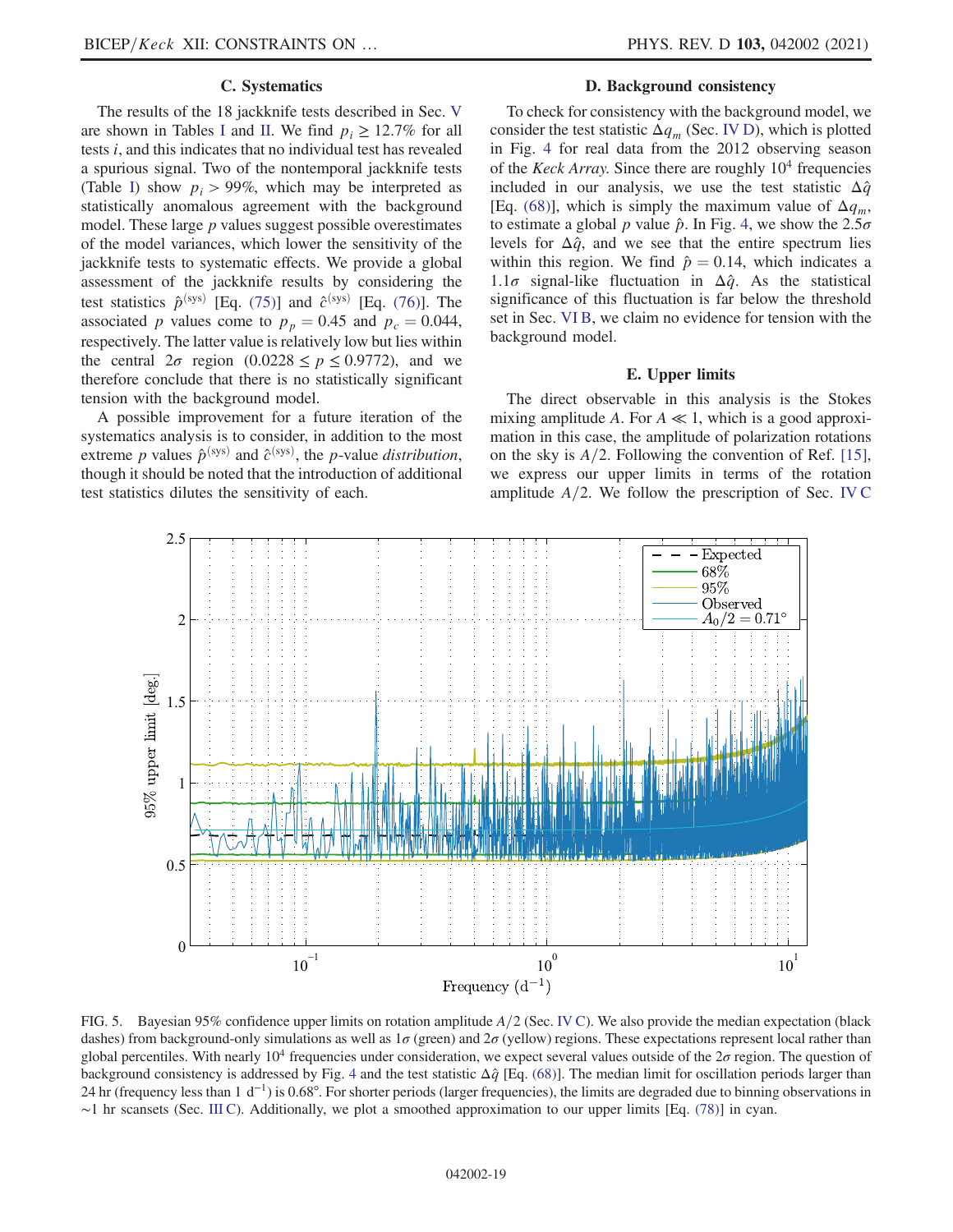<span id="page-19-3"></span>to compute 95% confidence upper limits, and we present the results in Fig. [5.](#page-18-1) For oscillation periods longer than one day  $(m/(2\pi) < 1 \text{ d}^{-1})$ , the median limit is

$$
A/2 < 0.68^{\circ}.\tag{77}
$$

For visual comparison, we also show the expected distribution of upper limits as implied by background-only simulations.

For periods shorter than one day  $[m/(2\pi) > 1 \text{ d}^{-1}]$ , the limits degrade by ∼20% as we approach the binning timescale (Sec. [III C](#page-5-3)). Over the entire frequency range,

<span id="page-19-1"></span>we can obtain a smoothed approximation to our upper limits by performing a least-squares fit to

$$
\frac{A}{2} < \frac{A_0}{2\operatorname{sinc}(m\Delta t/2)}\tag{78}
$$

with  $\Delta t = 44.2$  min, which is the median scanset duration, and  $A_0$  as a free parameter. The sum over  $m \neq 0$  of squared residuals is minimized with  $A_0/2 = 0.71$ °.

<span id="page-19-2"></span>To convert our limits on rotation amplitude to the axion parameter space, we identify

<span id="page-19-0"></span>

FIG. 6. Excluded regions in the mass-coupling parameter space for axionlike dark matter (cf. Fig. 3 in Ref. [\[15\]](#page-21-4)). All constraints push the allowed regions to larger masses and smaller coupling constants—i.e., toward the bottom right of the figure. If the dark matter is assumed to consist entirely of axionlike particles—i.e., if  $\kappa = 1$ , then our constraints (blue) are immediately implied by Eq. [\(4\)](#page-2-2) and the results of Fig. [5.](#page-18-1) A smoothed approximation is shown in cyan [Eq. [\(80\)\]](#page-20-1). The orange dot-dashed and dotted lines show the constraints that would be achieved if the rotation amplitude were constrained to 0.1° and 0.01°, respectively. The green solid line shows the constraint set by Fedderke et al. [\[15\]](#page-21-4) by searching for the washout effect (Sec. [I\)](#page-1-0) in publicly available Planck power spectra. The dashed green line shows the cosmic variance limit for the washout effect. The dashed gray horizontal line shows the limit from searching for a gamma-ray excess from SN1987A [\[22\]](#page-22-2). The solid gray horizontal line is the limit set by the CAST experiment [\[21\]](#page-22-1). The dotted gray vertical line is a constraint on the minimum axion mass from observations of small-scale structure in the Lyman-α forest [\[26\]](#page-22-6), though we note that several similar bounds have also been set by other considerations of small-scale structure [\[27,28\].](#page-22-7)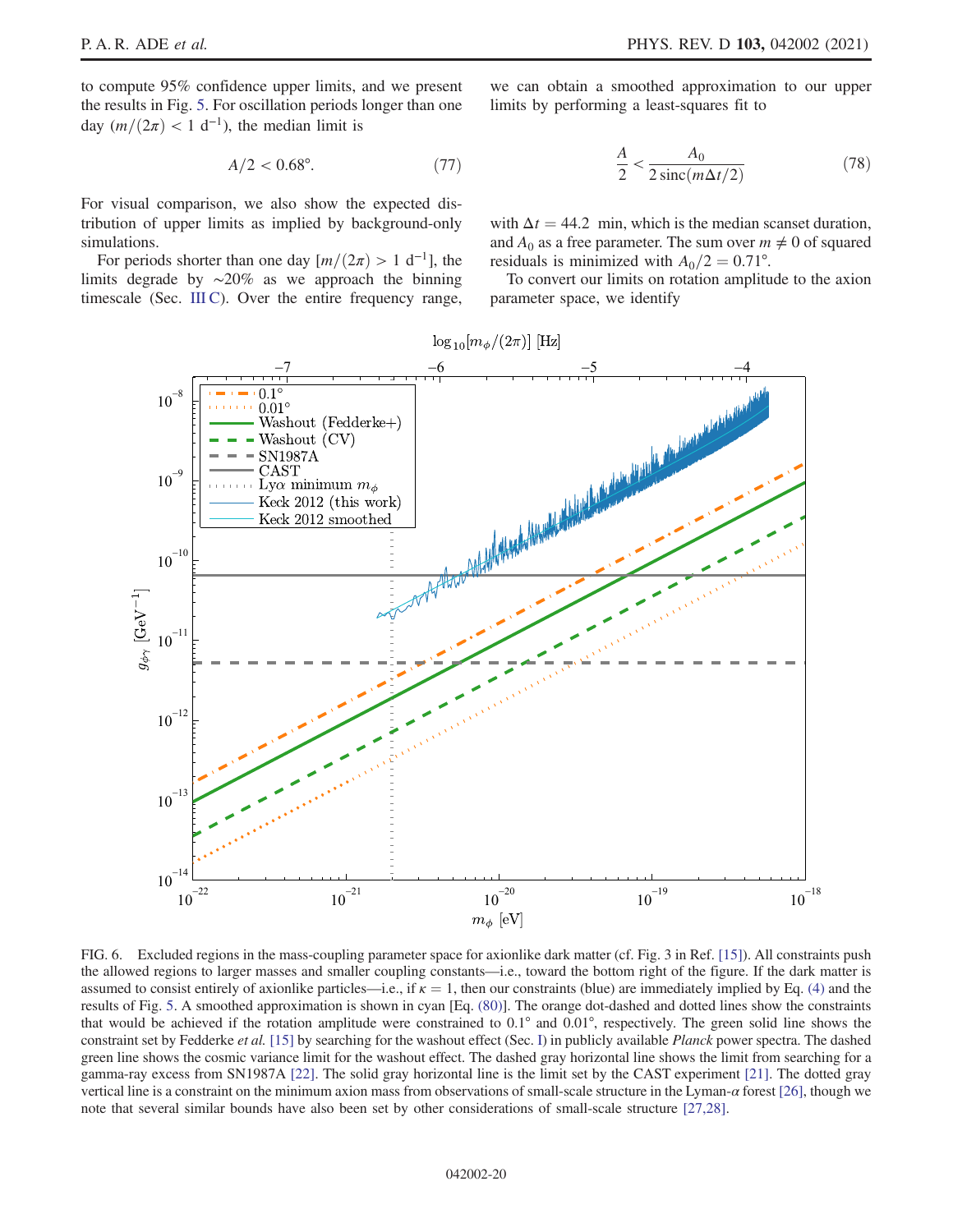$$
A = g_{\phi\gamma}\phi_0 \tag{79}
$$

from Eqs.  $(3)$  and  $(41)$ . The *m* dependence of the axion field strength  $\phi_0$  [Eq. [\(4\)](#page-2-2)] implies that our limits on the coupling constant will roughly follow  $g_{\phi\gamma} \propto m$ . In Fig. [6](#page-19-0), we present our constraints on the parameter space of axionlike particles from the 2012 observation season of the Keck Array. Combining Eqs. [\(4\)](#page-2-2), [\(78\)](#page-19-1), and [\(79\)](#page-19-2), we can approximate our limits on the coupling constant by

<span id="page-20-1"></span>
$$
g_{\phi\gamma} < (1.2 \times 10^{-11} \text{ GeV}^{-1}) \text{sinc}^{-1} \left( \frac{m}{5.0 \times 10^{-19} \text{ eV}} \right) \times \left( \frac{m}{10^{-21} \text{ eV}} \right) \left( \frac{\kappa \rho_0}{0.3 \text{ GeV/cm}^3} \right)^{-1/2} . \tag{80}
$$

For periods greater than 24 hr, which corresponds to  $m < 4.8 \times 10^{-20}$  eV, we can convert the median limit from Eq.  $(77)$  to

$$
g_{\phi\gamma} < (1.1 \times 10^{-11} \text{ GeV}^{-1}) \left(\frac{m}{10^{-21} \text{ eV}}\right) \\
\times \left(\frac{\kappa \rho_0}{0.3 \text{ GeV/cm}^3}\right)^{-1/2}.\n\tag{81}
$$

For comparison, we include in Fig. [6](#page-19-0) the constraints from other probes. Our constraints from only 2012 data do not exclude new regions of parameter space, but we note that the time-domain polarization-oscillation observable is distinct from all others, and consequently subject to a different set of possible systematic biases. Furthermore, we emphasize that the 2012 observing season of the Keck Array represents only a small subset of the total CMB data collected to date, and that more sensitive observations will be conducted in the future.

#### VII. CONCLUSIONS AND OUTLOOK

<span id="page-20-0"></span>We have presented a method to search for axionlike polarization oscillations in the CMB, and we have demonstrated the use of this method with data from the 2012 observing season of the Keck Array. The search is compatible with the design and operation of experiments targeting primordial  $B$  modes and can be continued by current and future projects with no change to scan strategy or to low-level data processing.

With only 2012 data from the *Keck Array*, we do not exclude any new regions of the parameter space. We note, however, that we have analyzed only a relatively small fraction of the total BICEP dataset. The Keck Array observed for eight seasons, and we have in this work analyzed only one season. Additionally, BICEP3 has been observing at 95 GHz since 2015 with more than twice the mapping speed of the entire Keck Array [\[41\].](#page-22-20) The full BICEP dataset has a survey weight more than an order of magnitude greater than that of the 2012 season.

When more of the BICEP dataset is included in an axion oscillation analysis, we expect improvements in sensitivity for two reasons. The first is a decrease in residual map noise in the template maps  $\bar{Q}(\hat{\bf{n}})$  and  $\bar{U}(\hat{\bf{n}})$ . With a better template, we more efficiently extract an oscillationlike signal from the pairmaps. Preliminary investigations indicate that the elimination of residual map noise can improve the per-scanset signal-to-noise ratio by ∼15% for the 150 GHz observations analyzed in this work. For frequencies above ∼200 GHz, which tend to be significantly noisier due to stronger atmospheric fluctuations, the signal-to-noise ratio can be improved by more than a factor of 2 by using lower-frequency maps as the CMB templates. The second improvement in sensitivity will come from the increased sample size. We have verified through simulations that, when the template maps are held constant, our expected upper limits scale approximately as  $1/\sqrt{n}$ , where *n* is the number of scansets included in the analysis. With existing BICEP data, we conservatively anticipate an improvement in upper limits by at least a factor of 3.

Current and future BICEP observations will allow for even more sensitive measurements. We are continuing observations with BICEP3 at 95 GHz. The BICEP Array has begun a staged deployment of four new receivers of similar size to BICEP3 [\[42\].](#page-22-21) The first receiver, which observes at 30 and 40 GHz, achieved first light in February 2020. The second and third receivers will observe at 150 and 95 GHz, respectively, and the fourth receiver will observe at 220 and 270 GHz.

Additional improvements in sensitivity can be achieved by correlating in the time domain with other CMB experiments. The South Pole Observatory is a formal partnership between the BICEP collaboration and the South Pole Telescope (SPT) Collaboration. The current generation of SPT, which is called SPT-3G [\[43\],](#page-22-22) has been observing from the South Pole since 2017. While the BICEP dataset has greater integrated polarization sensitivity, SPT has greater angular resolution, and is therefore sensitive to more polarization modes. All else being equal, a higher-resolution CMB experiment is more sensitive to polarization oscillations due to the increased number of modes, though this advantage is less significant for multipoles larger than  $\ell$  ∼ 2000, where the CMB anisotropies are suppressed.

The CMB Stage 4 (CMB-S4) project will contain more than an order of magnitude more detectors than any currentgeneration experiment, and this will provide yet another boost in sensitivity [\[44,45\].](#page-22-23) An axion oscillation search imposes few requirements on the design and scan strategy of CMB-S4, since the main elements are nothing more than sensitive, repetitive measurements of CMB polarization. The search is more sensitive at CMB-dominated frequency bands like 95 and 150 GHz, since the global oscillation affects only the CMB component of the polarization field. To take full advantage of the polarization information in the CMB and thereby increase the signal-to-noise ratio,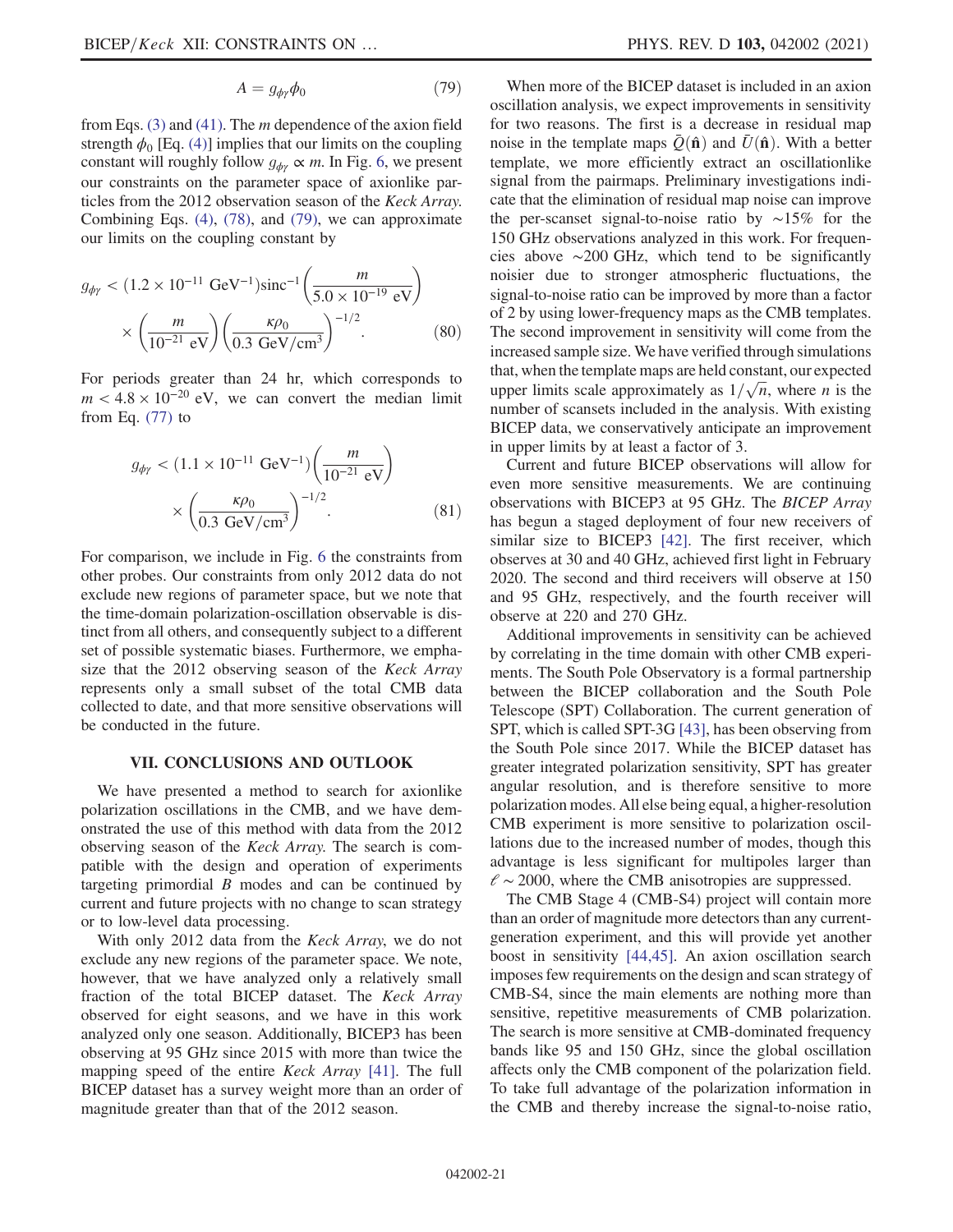higher-resolution instruments are preferred, e.g., with aperture diameters of 5–10 m, which allow for sensitivity to polarization modes into the CMB damping tail.

The methods presented in this work can be adapted with relatively minor alterations to analyze data from other CMB polarimetry experiments. Some of our analysis choices take advantage of unique characteristics of the Keck Array, and we have attempted to draw attention to those experimentspecific assumptions. As the signal is coherent over large time and length scales (Sec. [I\)](#page-1-0), observations from several CMB experiments can be combined to protect against systematics and improve sensitivity.

### ACKNOWLEDGMENTS

We thank Adam J. Anderson, Aviv R. Cukierman, Michael A. Fedderke, and Ethan O. Nadler for useful conversations. The BICEP/Keck projects have been made possible through a series of grants from the National Science Foundation including Grants No. 0742818, No. 0742592, No. 1044978, No. 1110087, No. 1145172, No. 1145143, No. 1145248, No. 1639040, No. 1638957, No. 1638978, No. 1638970, and No. 1836010, and by the Keck Foundation. The development of antenna-coupled detector technology was supported by the Jet Propulsion Laboratory (JPL) Research and Technology Development Fund and Grants No. 06-ARPA206-0040 and No. 10- SAT10-0017 from the NASA Astrophysics Research and Analysis program (APRA) and Strategic Astrophysics Technology (SAT) programs. The development and testing of focal planes were supported by the Gordon and Betty Moore Foundation at Caltech. Readout electronics were supported by a Canada Foundation for Innovation grant to UBC. The computations in this paper were run on the Odyssey cluster supported by the FAS Science Division Research Computing Group at Harvard University. The analysis effort at Stanford and S. L. A. C. was partially supported by the Department of Energy, Contract No. DE-AC02-76SF00515. We thank the staff of the U.S. Antarctic Program and in particular the South Pole Station without whose help this research would not have been possible. Most special thanks go to our heroic winter-overs Robert Schwarz and Steffen Richter. We thank all those who have contributed past efforts to the BICEP/Keck series of experiments, including the BICEP1 team.

- <span id="page-21-0"></span>[1] L. Bergström, Non-baryonic dark matter: Observational evidence and detection methods, [Rep. Prog. Phys.](https://doi.org/10.1088/0034-4885/63/5/2r3) 63, [793 \(2000\)](https://doi.org/10.1088/0034-4885/63/5/2r3).
- [2] G. Bertone, D. Hooper, and J. Silk, Particle dark matter: evidence, candidates and constraints, [Phys. Rep.](https://doi.org/10.1016/j.physrep.2004.08.031) 405, 279 [\(2005\).](https://doi.org/10.1016/j.physrep.2004.08.031)
- <span id="page-21-1"></span>[3] R. D. Peccei and H. R. Quinn, CP Conservation in the Presence of Pseudoparticles, [Phys. Rev. Lett.](https://doi.org/10.1103/PhysRevLett.38.1440) 38, 1440 [\(1977\).](https://doi.org/10.1103/PhysRevLett.38.1440)
- [4] R. D. Peccei and H. R. Quinn, Constraints imposed by CP conservation in the presence of pseudoparticles, [Phys.](https://doi.org/10.1103/PhysRevD.16.1791) Rev. D 16[, 1791 \(1977\).](https://doi.org/10.1103/PhysRevD.16.1791)
- [5] S. Weinberg, A New Light Boson? [Phys. Rev. Lett.](https://doi.org/10.1103/PhysRevLett.40.223) 40, 223 [\(1978\).](https://doi.org/10.1103/PhysRevLett.40.223)
- [6] F. Wilczek, Problem of Strong  $p$  and  $t$  Invariance in the Presence of Instantons, [Phys. Rev. Lett.](https://doi.org/10.1103/PhysRevLett.40.279) 40, 279 (1978).
- [7] J. Preskill, M. B. Wise, and F. Wilczek, Cosmology of the invisible axion, Phys. Lett. 120B[, 127 \(1983\).](https://doi.org/10.1016/0370-2693(83)90637-8)
- [8] L. Abbott and P. Sikivie, A cosmological bound on the invisible axion, Phys. Lett. 120B[, 133 \(1983\).](https://doi.org/10.1016/0370-2693(83)90638-X)
- [9] M. Dine and W. Fischler, The not so harmless axion, [Phys.](https://doi.org/10.1016/0370-2693(83)90639-1) Lett. 120B[, 137 \(1983\).](https://doi.org/10.1016/0370-2693(83)90639-1)
- <span id="page-21-2"></span>[10] L. Hui, J. P. Ostriker, S. Tremaine, and E. Witten, Ultralight scalars as cosmological dark matter, [Phys. Rev. D](https://doi.org/10.1103/PhysRevD.95.043541) 95, [043541 \(2017\).](https://doi.org/10.1103/PhysRevD.95.043541)
- <span id="page-21-3"></span>[11] S. M. Carroll, G. B. Field, and R. Jackiw, Limits on a Lorentz- and parity-violating modification of electrodynamics, Phys. Rev. D 41[, 1231 \(1990\).](https://doi.org/10.1103/PhysRevD.41.1231)
- [12] S. M. Carroll and G. B. Field, Einstein equivalence principle and the polarization of radio galaxies, [Phys. Rev. D](https://doi.org/10.1103/PhysRevD.43.3789) 43, 3789  $(1991)$
- [13] D. Harari and P. Sikivie, Effects of a Nambu-Goldstone boson on the polarization of radio galaxies and the cosmic microwave background, [Phys. Lett. B](https://doi.org/10.1016/0370-2693(92)91363-E) 289, 67 [\(1992\).](https://doi.org/10.1016/0370-2693(92)91363-E)
- [14] S. M. Carroll, Quintessence and the Rest of the World: Suppressing Long-Range Interactions, [Phys. Rev. Lett.](https://doi.org/10.1103/PhysRevLett.81.3067) 81, [3067 \(1998\)](https://doi.org/10.1103/PhysRevLett.81.3067).
- <span id="page-21-4"></span>[15] M. A. Fedderke, P. W. Graham, and S. Rajendran, Axion dark matter detection with CMB polarization, [Phys. Rev. D](https://doi.org/10.1103/PhysRevD.100.015040) 100, [015040 \(2019\).](https://doi.org/10.1103/PhysRevD.100.015040)
- <span id="page-21-5"></span>[16] A. Caputo, L. Sberna, M. Frías, D. Blas, P. Pani, L. Shao, and W. Yan, Constraints on millicharged dark matter and axionlike particles from timing of radio waves, [Phys. Rev. D](https://doi.org/10.1103/PhysRevD.100.063515) 100[, 063515 \(2019\).](https://doi.org/10.1103/PhysRevD.100.063515)
- [17] T. Liu, G. Smoot, and Y. Zhao, Detecting axionlike dark matter with linearly polarized pulsar light, [Phys. Rev. D](https://doi.org/10.1103/PhysRevD.101.063012) 101, [063012 \(2020\).](https://doi.org/10.1103/PhysRevD.101.063012)
- <span id="page-21-6"></span>[18] M. Ivanov, Y. Kovalev, M. Lister, A. Panin, A. Pushkarev, T. Savolainen, and S. Troitsky, Constraining the photon coupling of ultra-light dark-matter axion-like particles by polarization variations of parsec-scale jets in active galaxies, [J. Cosmol. Astropart. Phys. 02 \(2019\) 059.](https://doi.org/10.1088/1475-7516/2019/02/059)
- <span id="page-21-7"></span>[19] T. Fujita, R. Tazaki, and K. Toma, Hunting Axion Dark Matter with Protoplanetary Disk Polarimetry, [Phys. Rev.](https://doi.org/10.1103/PhysRevLett.122.191101) Lett. 122[, 191101 \(2019\)](https://doi.org/10.1103/PhysRevLett.122.191101).